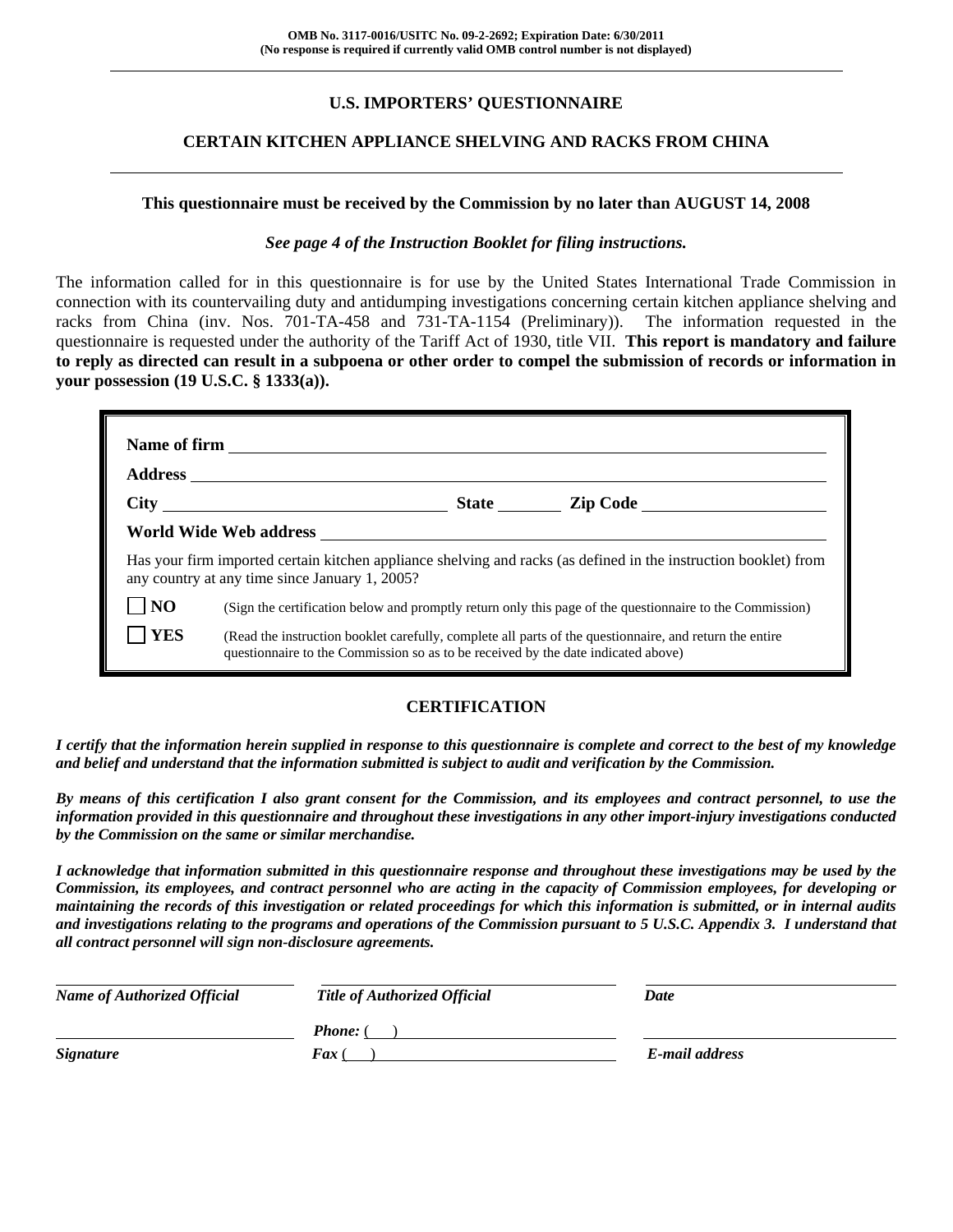# **PART II. --TRADE AND RELATED INFORMATION--***Continued*

The questions in this questionnaire have been reviewed with market participants to ensure that issues of concern are adequately addressed and that data requests are sufficient, meaningful, and as limited as possible. Public reporting burden for this questionnaire is estimated to average 40 hours per response, including the time for reviewing instructions, searching existing data sources, gathering the data needed, and completing and reviewing the questionnaire. Send comments regarding the accuracy of this burden estimate or any other aspect of this collection of information, including suggestions for reducing the burden, to the Office of Investigations, U.S. International Trade Commission, 500 E Street, SW, Washington, DC 20436.

I-1a. Please report below the actual number of hours required and the cost to your firm of preparing the reply to this questionnaire and completing the form.

hours dollars

- I-1b. We are interested in any comments you may have for improving this questionnaire in general or the clarity of specific questions. Please attach such comments to your response or send them to the above address.
- I-2. Provide the name and address of establishment(s) covered by this questionnaire (see page 3 of the instruction booklet for reporting guidelines). If your firm is publicly traded, please specify the stock exchange and trading symbol.

|           | Is your firm owned, in whole or in part, by any other firm? |                               |  |  |  |  |
|-----------|-------------------------------------------------------------|-------------------------------|--|--|--|--|
| $\Box$ No | $\Box$ Yes--List the following information                  |                               |  |  |  |  |
| Firm name | Address                                                     | <b>Extent of</b><br>ownership |  |  |  |  |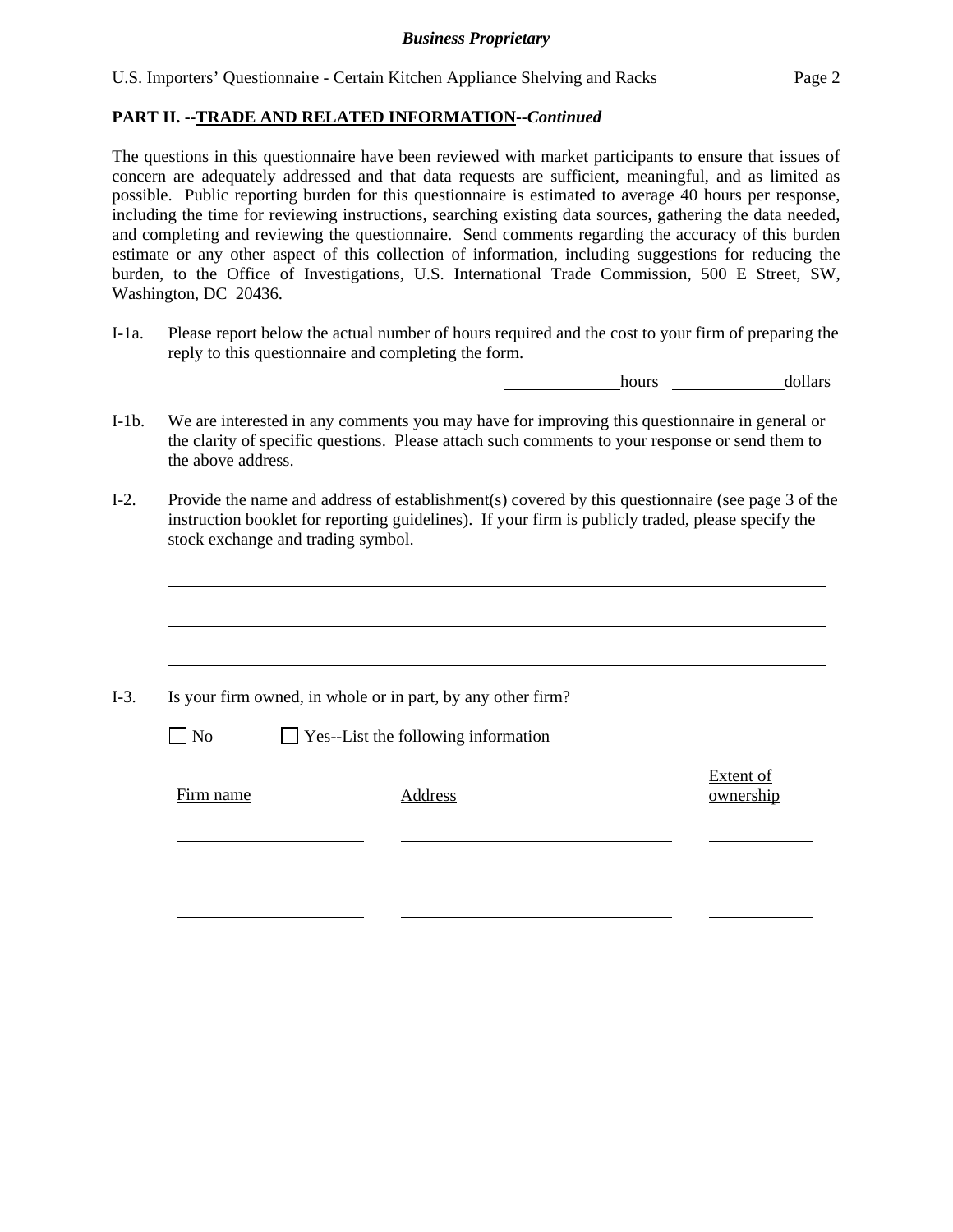#### **PART II. --TRADE AND RELATED INFORMATION--***Continued*

I-4. Does your firm have any related firms, either domestic or foreign, which are engaged in importing certain kitchen appliance shelving and racks from China into the United States or which are engaged in exporting certain kitchen appliance shelving and racks from China to the United States?

| $\Box$ No | $\Box$ Yes--List the following information |             |
|-----------|--------------------------------------------|-------------|
| Firm name | Address                                    | Affiliation |
|           |                                            |             |
|           |                                            |             |
|           |                                            |             |
|           |                                            |             |

I-5. Does your firm have any related firms, either domestic or foreign, which are engaged in the production of certain kitchen appliance shelving and racks?

| Firm name | Address | Affiliation |
|-----------|---------|-------------|
|           |         |             |
|           |         |             |
|           |         |             |

I-6. Please indicate the nature of your firm's importing operations on certain kitchen appliance shelving and racks. More than one answer may be applicable.

| $\Box$ Importer of record | $\Box$ Takes title to the imported product(s) |
|---------------------------|-----------------------------------------------|
|                           |                                               |

| $\Box$ Consignee of the imported products(s) | Customs broker or freight forwarder. |
|----------------------------------------------|--------------------------------------|
|----------------------------------------------|--------------------------------------|

I-7. If your firm is an importer of record of certain kitchen appliance shelving and racks but is not the consignee, please list the consignees below (firm name, address, telephone number, and individual to contact).

| Firm name | Address | Contact person and phone<br>number |
|-----------|---------|------------------------------------|
|           |         |                                    |
|           |         |                                    |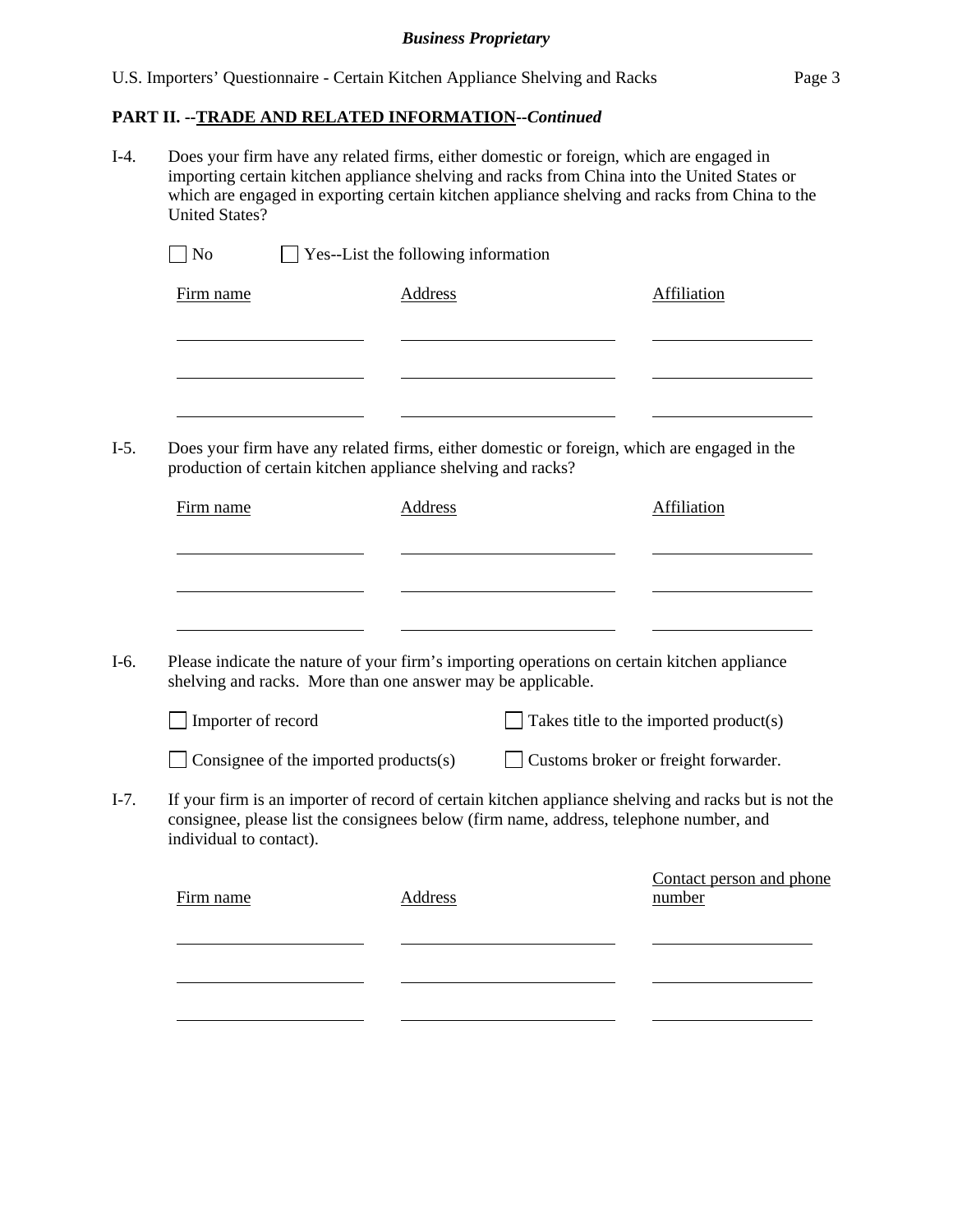# **PART II. --TRADE AND RELATED INFORMATION--***Continued*

I-8. Please indicate whether your firm enters certain kitchen appliance shelving and racks into, or withdraws such merchandise from, foreign trade zones or bonded warehouses.

|         | Foreign trade zones                             |     | N <sub>0</sub>                    | Yes                                                                                                                                                                              |
|---------|-------------------------------------------------|-----|-----------------------------------|----------------------------------------------------------------------------------------------------------------------------------------------------------------------------------|
|         | Bonded warehouses                               |     | <b>No</b>                         | Yes                                                                                                                                                                              |
| I-9.    | TIB (temporary importation under bond) program. |     |                                   | Please indicate whether your firm imports certain kitchen appliance shelving and racks under the                                                                                 |
|         | $ $ No                                          | Yes |                                   |                                                                                                                                                                                  |
| $I-10.$ |                                                 |     |                                   | To your knowledge, have the products subject to this investigation been the subject of any other<br>import relief investigations in the United States or in any other countries? |
|         | N <sub>0</sub>                                  |     | $\Box$ Yes-Please specify. $\Box$ |                                                                                                                                                                                  |
|         |                                                 |     |                                   |                                                                                                                                                                                  |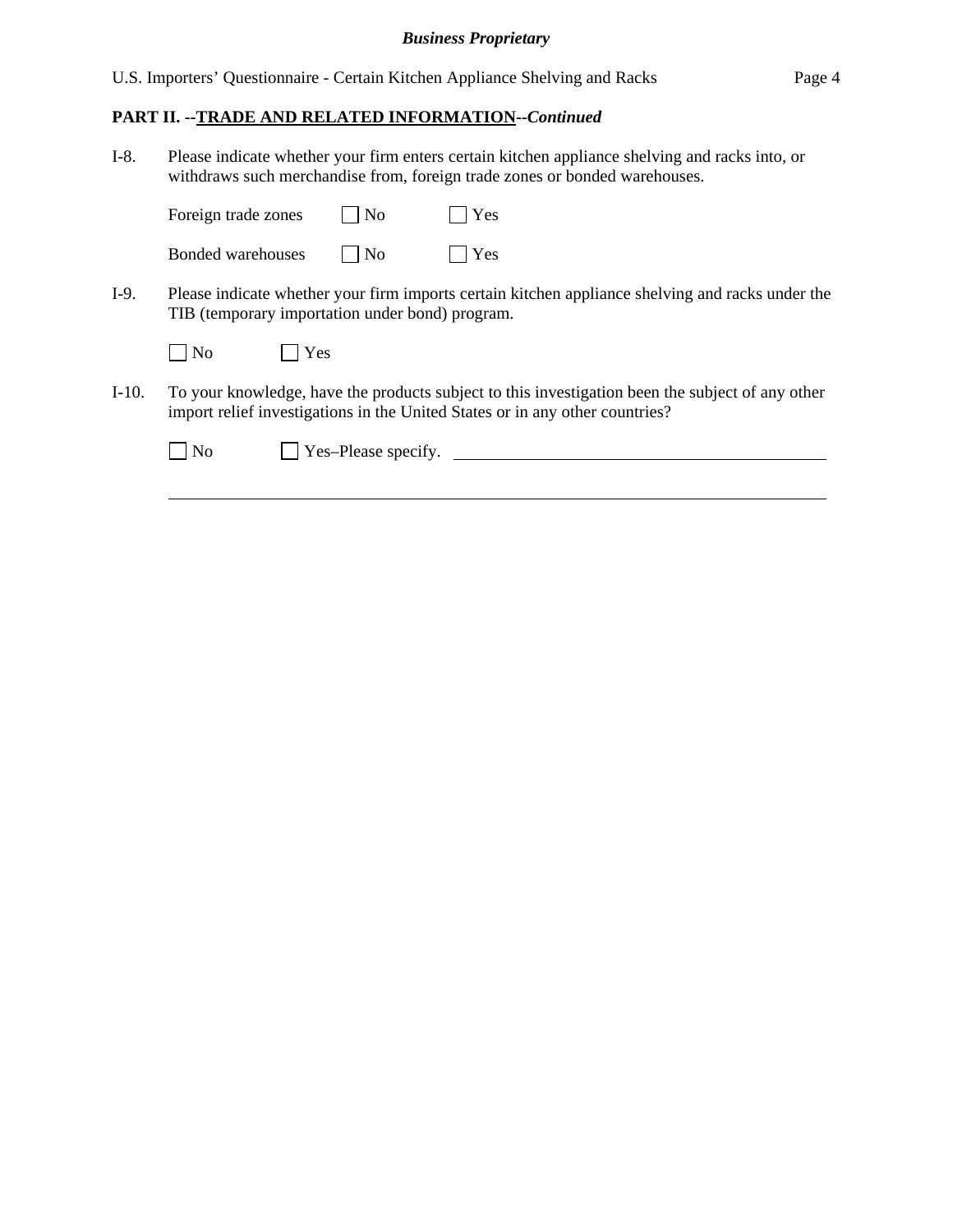$\overline{a}$ 

 $\overline{a}$ 

Further information on this part of the questionnaire can be obtained from **Joanna Lo (202-205-1888, joanna.lo@usitc.gov)**. **Supply all data requested on a calendar-year basis**.

II-1. Who should be contacted regarding the requested trade and related information?

|         | Company contact: |                                                                     |                                                                                                                                                                                                                                                                                             |  |
|---------|------------------|---------------------------------------------------------------------|---------------------------------------------------------------------------------------------------------------------------------------------------------------------------------------------------------------------------------------------------------------------------------------------|--|
|         |                  | Name and title                                                      |                                                                                                                                                                                                                                                                                             |  |
|         |                  | Phone number                                                        | E-mail address                                                                                                                                                                                                                                                                              |  |
| $II-2.$ |                  | certain kitchen appliance shelving and racks since January 1, 2005? | Has your firm experienced any plant openings, relocations, expansions, acquisitions,<br>consolidations, closures, or prolonged shutdowns because of strikes or equipment failure; or any<br>other change in the character of your operations or organization relating to the importation of |  |
|         | N <sub>o</sub>   |                                                                     | Yes--Supply details as to the time, nature, and significance of such changes.                                                                                                                                                                                                               |  |
|         |                  |                                                                     |                                                                                                                                                                                                                                                                                             |  |
| $II-3.$ |                  | racks from China for delivery after June 31, 2008?                  | Has your firm imported or arranged for the importation of certain kitchen appliance shelving and                                                                                                                                                                                            |  |
|         | <b>No</b>        | involved.                                                           | Yes-Indicate when such orders are to be delivered and the quantities                                                                                                                                                                                                                        |  |
|         |                  |                                                                     |                                                                                                                                                                                                                                                                                             |  |
| $II-4.$ | elaborate.       |                                                                     | If your firm also produces certain kitchen appliance shelving and racks in the United States,<br>please indicate your reasons for importing this product. If your reasons differ by source, please                                                                                          |  |
|         |                  |                                                                     |                                                                                                                                                                                                                                                                                             |  |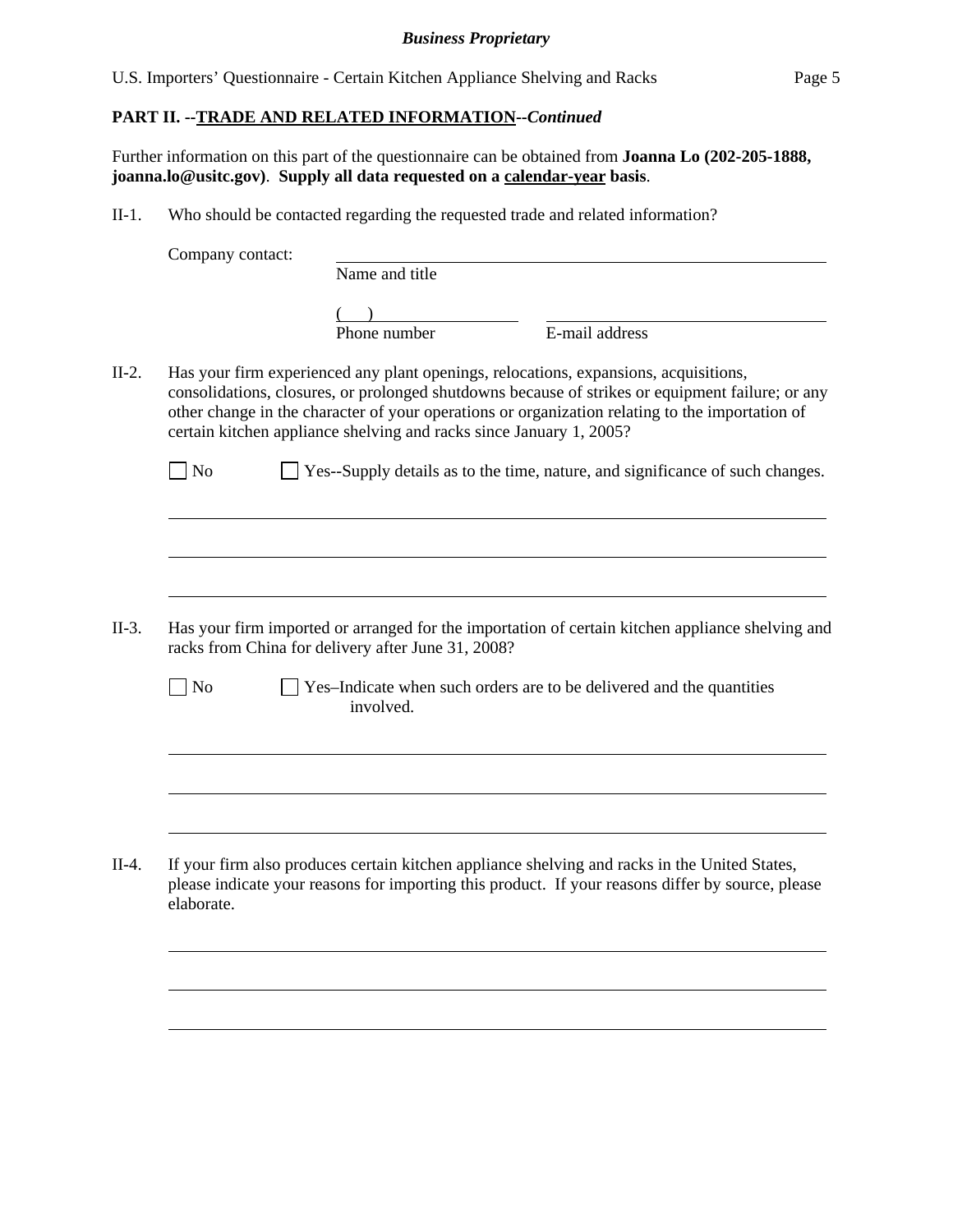# II-5. **IMPORTS OF CERTAIN REFRIGERATION SHELVING FROM SUBJECT**

**SOURCES**.–Report your firm's imports and your firm's shipments and inventories of **certain refrigeration shelving** imported from China by your firm during the specified periods. (See definitions in the instruction booklet.)

# **CHINA**

| Quantity (in 1,000 units), value (in \$1,000)                                                                                                                                                                                                                                                                                                  |                       |      |      |              |      |  |
|------------------------------------------------------------------------------------------------------------------------------------------------------------------------------------------------------------------------------------------------------------------------------------------------------------------------------------------------|-----------------------|------|------|--------------|------|--|
|                                                                                                                                                                                                                                                                                                                                                | <b>Calendar years</b> |      |      | January-June |      |  |
| <b>Item</b>                                                                                                                                                                                                                                                                                                                                    | 2005                  | 2006 | 2007 | 2007         | 2008 |  |
| Beginning-of-period inventories (quantity)                                                                                                                                                                                                                                                                                                     |                       |      |      |              |      |  |
| $Imports:$ <sup>1</sup>                                                                                                                                                                                                                                                                                                                        |                       |      |      |              |      |  |
| Quantity of imports                                                                                                                                                                                                                                                                                                                            |                       |      |      |              |      |  |
| Value of imports                                                                                                                                                                                                                                                                                                                               |                       |      |      |              |      |  |
| U.S. shipments:                                                                                                                                                                                                                                                                                                                                |                       |      |      |              |      |  |
| <b>Commercial shipments:</b>                                                                                                                                                                                                                                                                                                                   |                       |      |      |              |      |  |
| Quantity of commercial shipments                                                                                                                                                                                                                                                                                                               |                       |      |      |              |      |  |
| Value of commercial shipments                                                                                                                                                                                                                                                                                                                  |                       |      |      |              |      |  |
| Internal consumption/company transfers:                                                                                                                                                                                                                                                                                                        |                       |      |      |              |      |  |
| Quantity of internal consumption/transfers                                                                                                                                                                                                                                                                                                     |                       |      |      |              |      |  |
| Value <sup>2</sup> of internal consumption/transfers                                                                                                                                                                                                                                                                                           |                       |      |      |              |      |  |
| Export shipments: $3$                                                                                                                                                                                                                                                                                                                          |                       |      |      |              |      |  |
| Quantity of export shipments                                                                                                                                                                                                                                                                                                                   |                       |      |      |              |      |  |
| Value of export shipments                                                                                                                                                                                                                                                                                                                      |                       |      |      |              |      |  |
| End-of-period inventories <sup>4</sup> (quantity)                                                                                                                                                                                                                                                                                              |                       |      |      |              |      |  |
| <b>Channels of distribution:</b>                                                                                                                                                                                                                                                                                                               |                       |      |      |              |      |  |
| U.S. shipments to distributors (quantity)                                                                                                                                                                                                                                                                                                      |                       |      |      |              |      |  |
| U.S. shipments to end users (quantity)                                                                                                                                                                                                                                                                                                         |                       |      |      |              |      |  |
| $1$ Please identify the foreign producers, if known:                                                                                                                                                                                                                                                                                           |                       |      |      |              |      |  |
|                                                                                                                                                                                                                                                                                                                                                |                       |      |      |              |      |  |
| $2$ Sales to related firms (including internal consumption) must be valued at fair market value. In the event that you use a<br>different basis for valuing these sales within your company, please specify that basis (e.g., cost, cost plus, etc.) and provide<br>value data using that basis for 2005, 2006, and 2007 below:                |                       |      |      |              |      |  |
| <sup>3</sup> Identify your principal export markets:<br>Reconciliation of data.--Please note that the quantities reported above should reconcile as follows: beginning-of-period<br>inventories, plus production, less total shipments, equals end-of-period inventories. Do the data reported reconcile?<br>No--Please explain:<br>$\Box$ Yes |                       |      |      |              |      |  |
|                                                                                                                                                                                                                                                                                                                                                |                       |      |      |              |      |  |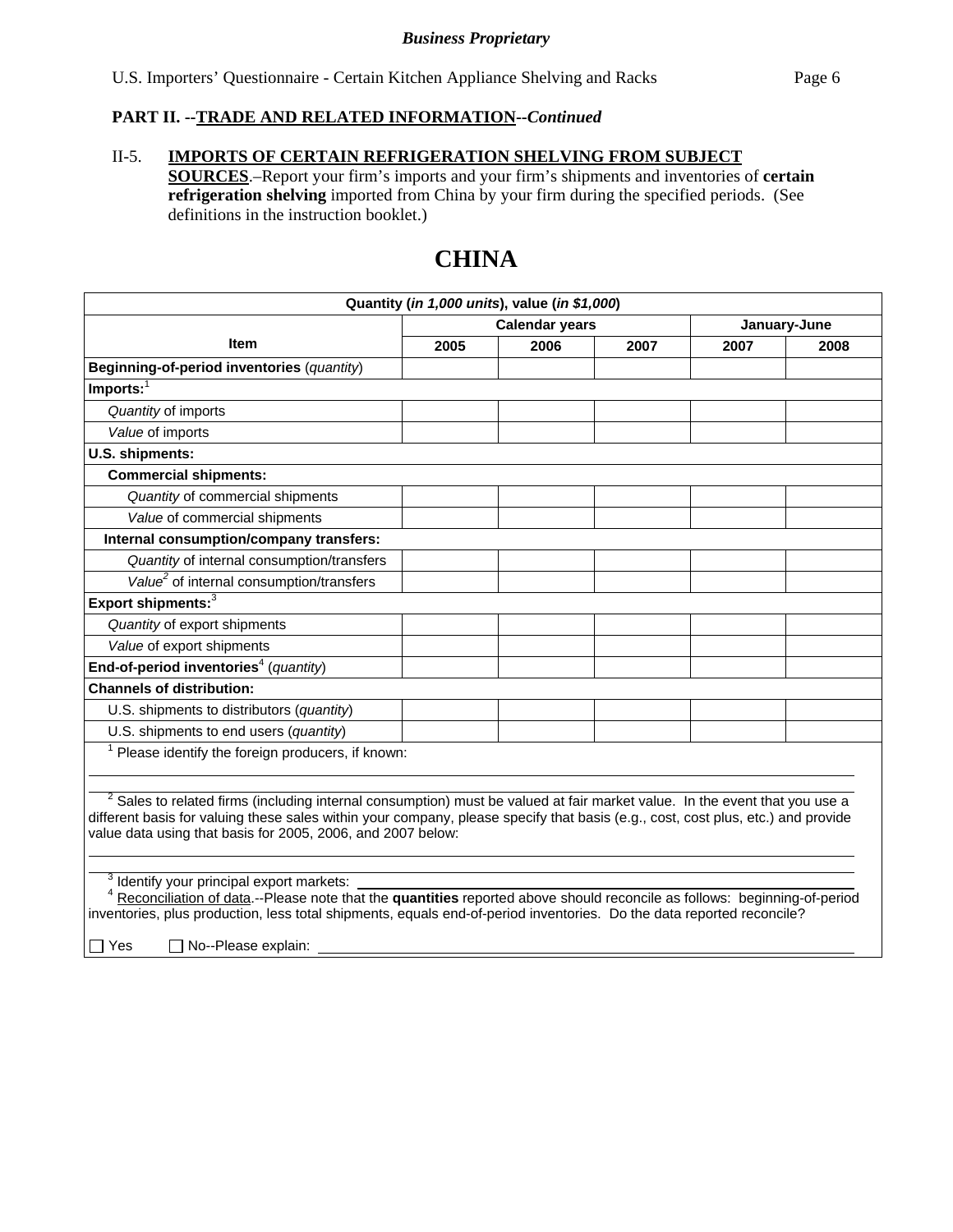II-6. **IMPORTS OF CERTAIN OVEN RACKS FROM SUBJECT SOURCES**.–Report your firm's imports and your firm's shipments and inventories of **certain oven racks** imported from China by your firm during the specified periods. (See definitions in the instruction booklet.)

# **CHINA**

| Quantity (in 1,000 units), value (in \$1,000)                                                                                                                                                                                                                                                                                            |                       |      |      |      |              |  |
|------------------------------------------------------------------------------------------------------------------------------------------------------------------------------------------------------------------------------------------------------------------------------------------------------------------------------------------|-----------------------|------|------|------|--------------|--|
|                                                                                                                                                                                                                                                                                                                                          | <b>Calendar years</b> |      |      |      | January-June |  |
| <b>Item</b>                                                                                                                                                                                                                                                                                                                              | 2005                  | 2006 | 2007 | 2007 | 2008         |  |
| Beginning-of-period inventories (quantity)                                                                                                                                                                                                                                                                                               |                       |      |      |      |              |  |
| Imports: $\overline{1}$                                                                                                                                                                                                                                                                                                                  |                       |      |      |      |              |  |
| Quantity of imports                                                                                                                                                                                                                                                                                                                      |                       |      |      |      |              |  |
| Value of imports                                                                                                                                                                                                                                                                                                                         |                       |      |      |      |              |  |
| U.S. shipments:                                                                                                                                                                                                                                                                                                                          |                       |      |      |      |              |  |
| <b>Commercial shipments:</b>                                                                                                                                                                                                                                                                                                             |                       |      |      |      |              |  |
| Quantity of commercial shipments                                                                                                                                                                                                                                                                                                         |                       |      |      |      |              |  |
| Value of commercial shipments                                                                                                                                                                                                                                                                                                            |                       |      |      |      |              |  |
| Internal consumption/company transfers:                                                                                                                                                                                                                                                                                                  |                       |      |      |      |              |  |
| Quantity of internal consumption/transfers                                                                                                                                                                                                                                                                                               |                       |      |      |      |              |  |
| Value <sup>2</sup> of internal consumption/transfers                                                                                                                                                                                                                                                                                     |                       |      |      |      |              |  |
| Export shipments: <sup>3</sup>                                                                                                                                                                                                                                                                                                           |                       |      |      |      |              |  |
| Quantity of export shipments                                                                                                                                                                                                                                                                                                             |                       |      |      |      |              |  |
| Value of export shipments                                                                                                                                                                                                                                                                                                                |                       |      |      |      |              |  |
| End-of-period inventories <sup>4</sup> (quantity)                                                                                                                                                                                                                                                                                        |                       |      |      |      |              |  |
| <b>Channels of distribution:</b>                                                                                                                                                                                                                                                                                                         |                       |      |      |      |              |  |
| U.S. shipments to distributors (quantity)                                                                                                                                                                                                                                                                                                |                       |      |      |      |              |  |
| U.S. shipments to end users (quantity)                                                                                                                                                                                                                                                                                                   |                       |      |      |      |              |  |
| $1$ Please identify the foreign producers, if known:                                                                                                                                                                                                                                                                                     |                       |      |      |      |              |  |
|                                                                                                                                                                                                                                                                                                                                          |                       |      |      |      |              |  |
| <sup>2</sup> Sales to related firms (including internal consumption) must be valued at fair market value. In the event that you use a<br>different basis for valuing these sales within your company, please specify that basis (e.g., cost, cost plus, etc.) and provide<br>value data using that basis for 2005, 2006, and 2007 below: |                       |      |      |      |              |  |
| <sup>3</sup> Identify your principal export markets:                                                                                                                                                                                                                                                                                     |                       |      |      |      |              |  |
| Reconciliation of data.--Please note that the quantities reported above should reconcile as follows: beginning-of-period                                                                                                                                                                                                                 |                       |      |      |      |              |  |
| inventories, plus production, less total shipments, equals end-of-period inventories. Do the data reported reconcile?                                                                                                                                                                                                                    |                       |      |      |      |              |  |
| $\Box$ Yes<br>$\Box$ No--Please explain:                                                                                                                                                                                                                                                                                                 |                       |      |      |      |              |  |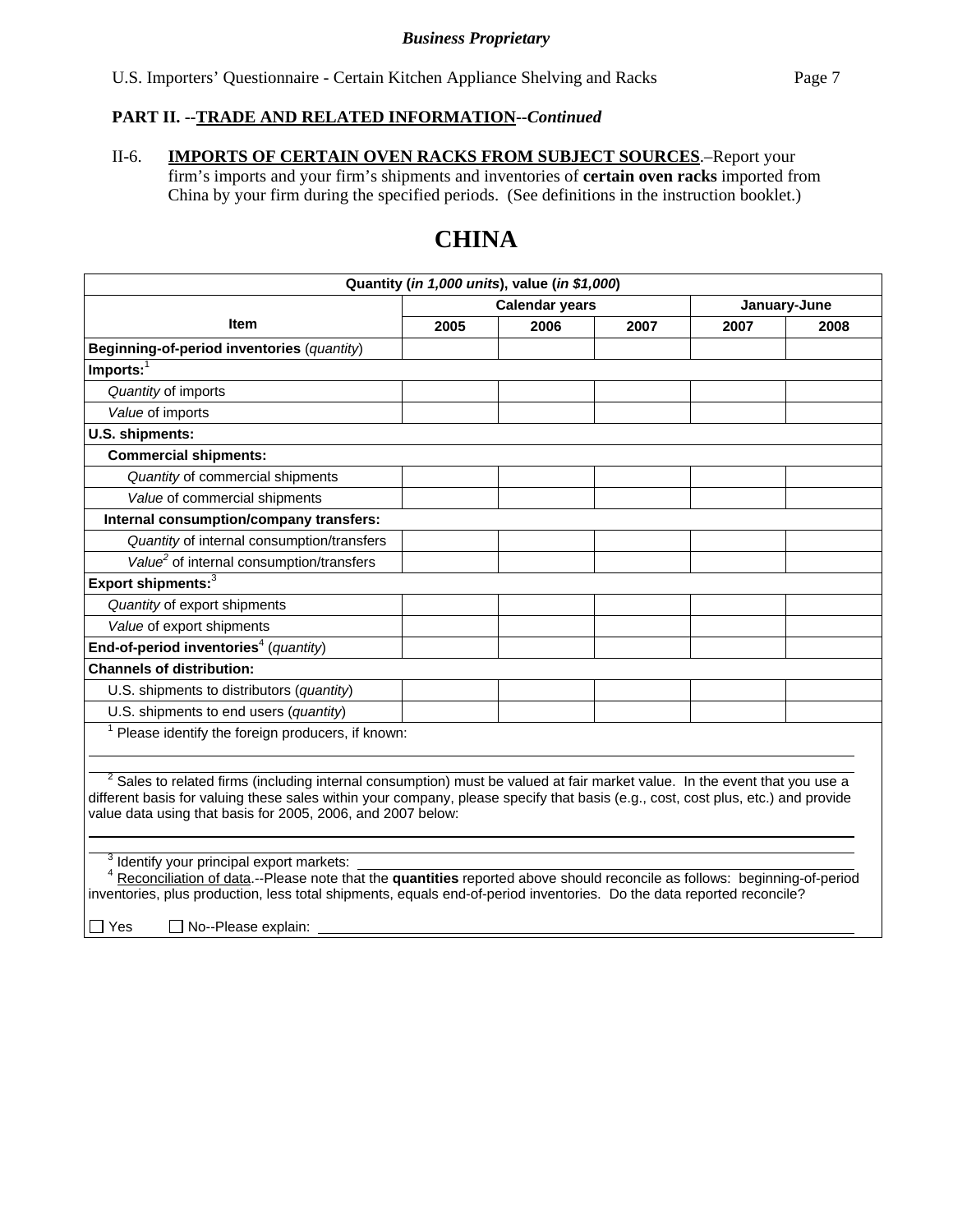# II-7. **IMPORTS OF CERTAIN KITCHEN APPLIANCE SHELVING AND RACKS FROM SUBJECT SOURCES**.–Report your firm's imports and your firm's shipments and inventories of certain kitchen appliance shelving and racks imported from China by your firm during the specified periods. (See definitions in the instruction booklet.) **The data reported in this table should total the combined data reported in tables II-5 and II-6.**

# **CHINA**

|                                                                                                                                                                                                                                                                                                                                                  |      | Quantity (in 1,000 units), value (in \$1,000) |      |              |      |
|--------------------------------------------------------------------------------------------------------------------------------------------------------------------------------------------------------------------------------------------------------------------------------------------------------------------------------------------------|------|-----------------------------------------------|------|--------------|------|
|                                                                                                                                                                                                                                                                                                                                                  |      | <b>Calendar years</b>                         |      | January-June |      |
| <b>Item</b>                                                                                                                                                                                                                                                                                                                                      | 2005 | 2006                                          | 2007 | 2007         | 2008 |
| Beginning-of-period inventories (quantity)                                                                                                                                                                                                                                                                                                       |      |                                               |      |              |      |
| $Imports:$ <sup>1</sup>                                                                                                                                                                                                                                                                                                                          |      |                                               |      |              |      |
| Quantity of imports                                                                                                                                                                                                                                                                                                                              |      |                                               |      |              |      |
| Value of imports                                                                                                                                                                                                                                                                                                                                 |      |                                               |      |              |      |
| U.S. shipments:                                                                                                                                                                                                                                                                                                                                  |      |                                               |      |              |      |
| <b>Commercial shipments:</b>                                                                                                                                                                                                                                                                                                                     |      |                                               |      |              |      |
| Quantity of commercial shipments                                                                                                                                                                                                                                                                                                                 |      |                                               |      |              |      |
| Value of commercial shipments                                                                                                                                                                                                                                                                                                                    |      |                                               |      |              |      |
| Internal consumption/company transfers:                                                                                                                                                                                                                                                                                                          |      |                                               |      |              |      |
| Quantity of internal consumption/transfers                                                                                                                                                                                                                                                                                                       |      |                                               |      |              |      |
| Value <sup>2</sup> of internal consumption/transfers                                                                                                                                                                                                                                                                                             |      |                                               |      |              |      |
| Export shipments: <sup>3</sup>                                                                                                                                                                                                                                                                                                                   |      |                                               |      |              |      |
| Quantity of export shipments                                                                                                                                                                                                                                                                                                                     |      |                                               |      |              |      |
| Value of export shipments                                                                                                                                                                                                                                                                                                                        |      |                                               |      |              |      |
| End-of-period inventories <sup>4</sup> (quantity)                                                                                                                                                                                                                                                                                                |      |                                               |      |              |      |
| <b>Channels of distribution:</b>                                                                                                                                                                                                                                                                                                                 |      |                                               |      |              |      |
| U.S. shipments to distributors (quantity)                                                                                                                                                                                                                                                                                                        |      |                                               |      |              |      |
| U.S. shipments to end users (quantity)                                                                                                                                                                                                                                                                                                           |      |                                               |      |              |      |
| $1$ Please identify the foreign producers, if known:                                                                                                                                                                                                                                                                                             |      |                                               |      |              |      |
| <sup>2</sup> Sales to related firms (including internal consumption) must be valued at fair market value. In the event that you use a<br>different basis for valuing these sales within your company, please specify that basis (e.g., cost, cost plus, etc.) and provide<br>value data using that basis for 2005, 2006, and 2007 below:         |      |                                               |      |              |      |
| <sup>3</sup> Identify your principal export markets:<br>Reconciliation of data.--Please note that the quantities reported above should reconcile as follows: beginning-of-period<br>inventories, plus production, less total shipments, equals end-of-period inventories. Do the data reported reconcile?<br>$\Box$ Yes<br>□ No--Please explain: |      |                                               |      |              |      |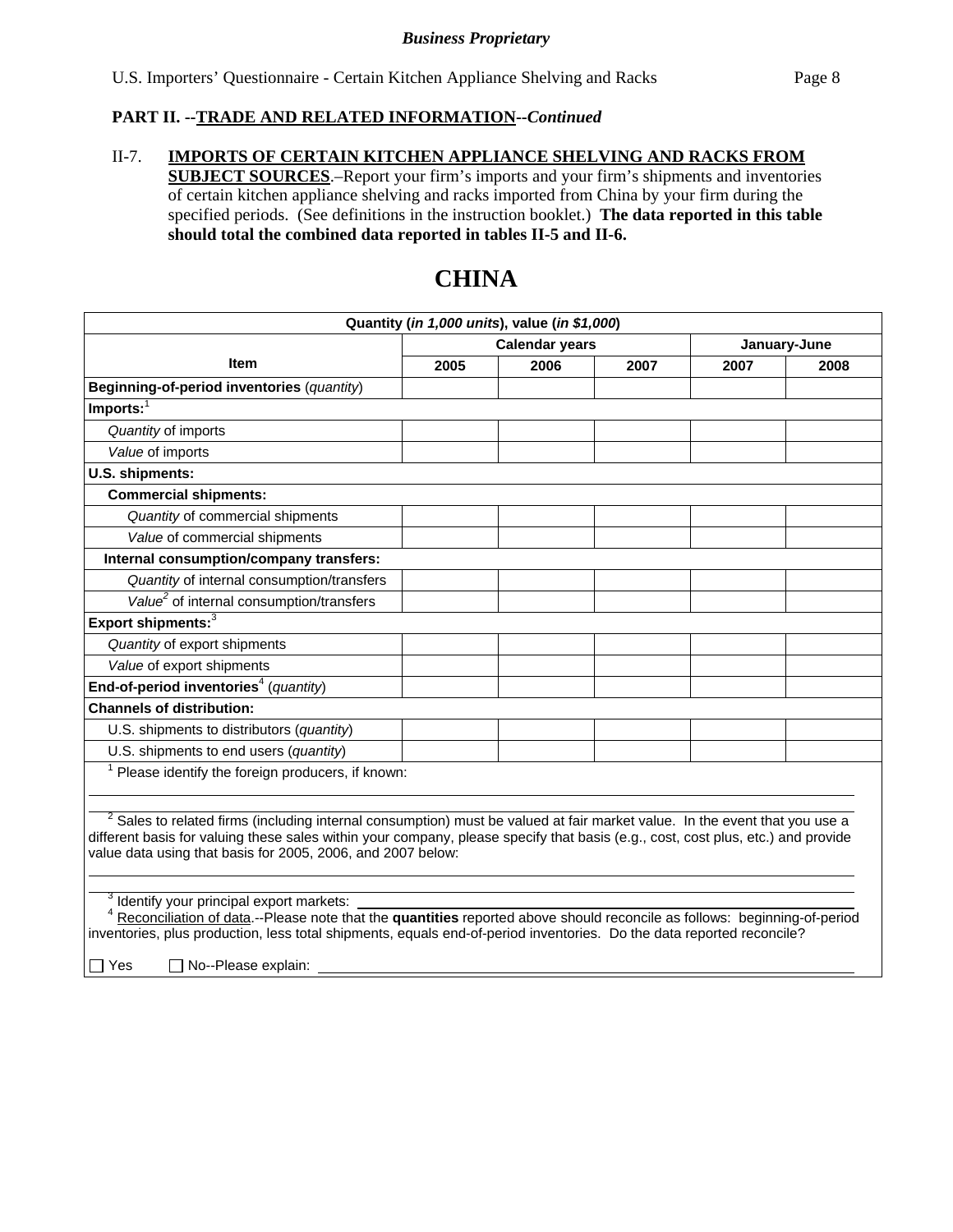II-8. **IMPORTS OF CERTAIN REFRIGERATION SHELVING FROM MEXICO**.–Report your firm's imports and your firm's shipments and inventories of **certain refrigeration shelving**  imported from Mexico by your firm during the specified periods. (See definitions in the instruction booklet.)

|                                                                                                                                                                                                                                                                                                                             |      | Quantity (in 1,000 units), value (in \$1,000) |      |      |              |
|-----------------------------------------------------------------------------------------------------------------------------------------------------------------------------------------------------------------------------------------------------------------------------------------------------------------------------|------|-----------------------------------------------|------|------|--------------|
|                                                                                                                                                                                                                                                                                                                             |      | <b>Calendar years</b>                         |      |      | January-June |
| <b>Item</b>                                                                                                                                                                                                                                                                                                                 | 2005 | 2006                                          | 2007 | 2007 | 2008         |
| Beginning-of-period inventories (quantity)                                                                                                                                                                                                                                                                                  |      |                                               |      |      |              |
| $Imports:$ <sup>1</sup>                                                                                                                                                                                                                                                                                                     |      |                                               |      |      |              |
| Quantity of imports                                                                                                                                                                                                                                                                                                         |      |                                               |      |      |              |
| Value of imports                                                                                                                                                                                                                                                                                                            |      |                                               |      |      |              |
| U.S. shipments:                                                                                                                                                                                                                                                                                                             |      |                                               |      |      |              |
| <b>Commercial shipments:</b>                                                                                                                                                                                                                                                                                                |      |                                               |      |      |              |
| Quantity of commercial shipments                                                                                                                                                                                                                                                                                            |      |                                               |      |      |              |
| Value of commercial shipments                                                                                                                                                                                                                                                                                               |      |                                               |      |      |              |
| Internal consumption/company transfers:                                                                                                                                                                                                                                                                                     |      |                                               |      |      |              |
| Quantity of internal consumption/transfers                                                                                                                                                                                                                                                                                  |      |                                               |      |      |              |
| Value <sup>2</sup> of internal consumption/transfers                                                                                                                                                                                                                                                                        |      |                                               |      |      |              |
| Export shipments: <sup>3</sup>                                                                                                                                                                                                                                                                                              |      |                                               |      |      |              |
| Quantity of export shipments                                                                                                                                                                                                                                                                                                |      |                                               |      |      |              |
| Value of export shipments                                                                                                                                                                                                                                                                                                   |      |                                               |      |      |              |
| End-of-period inventories <sup>4</sup> (quantity)                                                                                                                                                                                                                                                                           |      |                                               |      |      |              |
| <b>Channels of distribution:</b>                                                                                                                                                                                                                                                                                            |      |                                               |      |      |              |
| U.S. shipments to distributors (quantity)                                                                                                                                                                                                                                                                                   |      |                                               |      |      |              |
| U.S. shipments to end users (quantity)                                                                                                                                                                                                                                                                                      |      |                                               |      |      |              |
| Please identify the sources and foreign producers, if known:                                                                                                                                                                                                                                                                |      |                                               |      |      |              |
|                                                                                                                                                                                                                                                                                                                             |      |                                               |      |      |              |
| Sales to related firms (including internal consumption) must be valued at fair market value. In the event that you use a<br>different basis for valuing these sales within your company, please specify that basis (e.g., cost, cost plus, etc.) and provide<br>value data using that basis for 2005, 2006, and 2007 below: |      |                                               |      |      |              |
| 3<br>Identify your principal export markets:                                                                                                                                                                                                                                                                                |      |                                               |      |      |              |

# **MEXICO**

<sup>4</sup> Reconciliation of data.--Please note that the quantities reported above should reconcile as follows: beginning-of-period inventories, plus production, less total shipments, equals end-of-period inventories. Do the data reported reconcile?

 $\Box$  Yes  $\Box$  No--Please explain: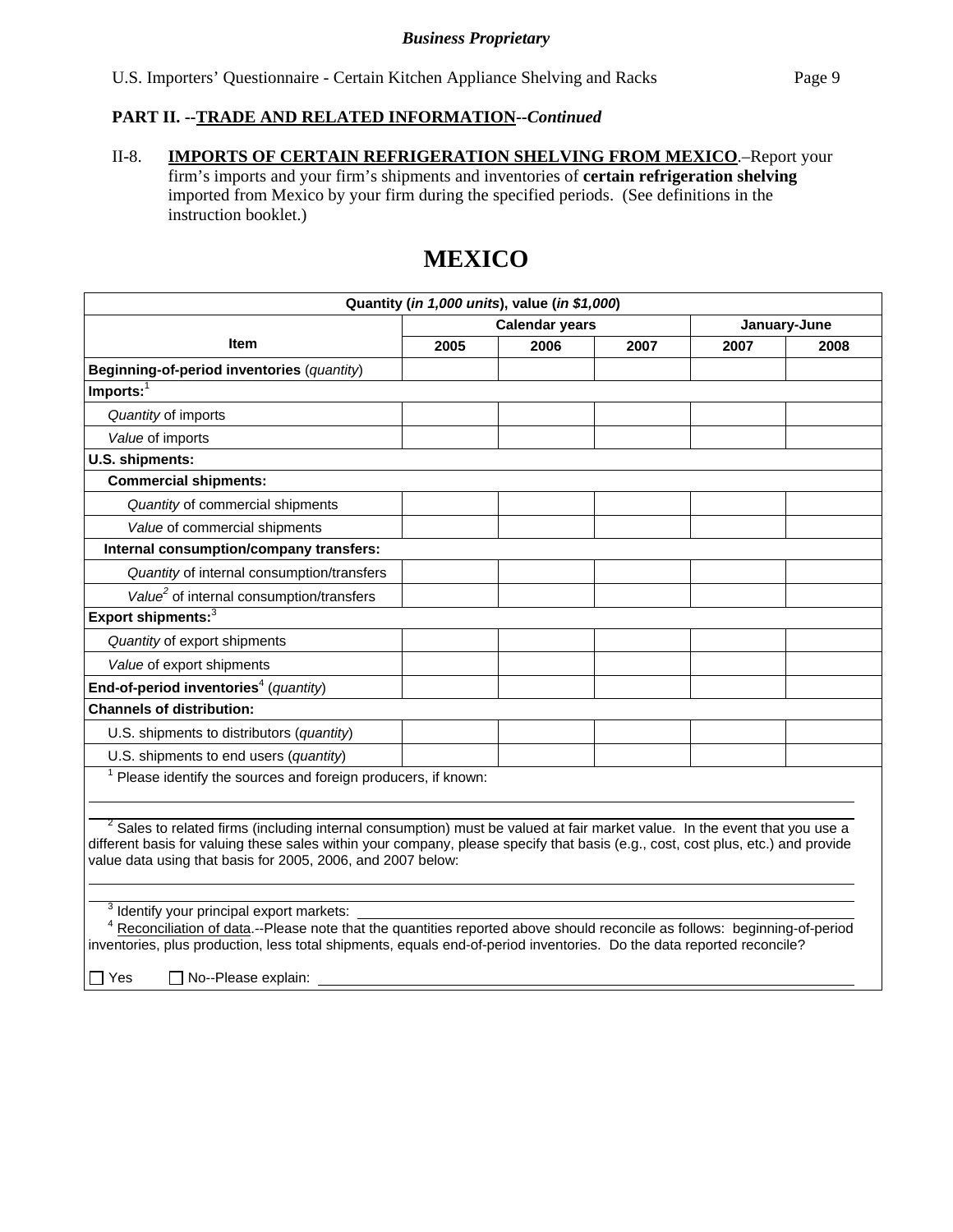II-9. **IMPORTS OF CERTAIN OVEN RACKS FROM MEXICO**.–Report your firm's imports and your firm's shipments and inventories of **certain oven racks** imported from Mexico by your firm during the specified periods. (See definitions in the instruction booklet.)

# **MEXICO**

|                                                                                                                                                                                                                                                                                                                                          |                                       | Quantity (in 1,000 units), value (in \$1,000) |      |      |      |  |
|------------------------------------------------------------------------------------------------------------------------------------------------------------------------------------------------------------------------------------------------------------------------------------------------------------------------------------------|---------------------------------------|-----------------------------------------------|------|------|------|--|
|                                                                                                                                                                                                                                                                                                                                          | <b>Calendar years</b><br>January-June |                                               |      |      |      |  |
| Item                                                                                                                                                                                                                                                                                                                                     | 2005                                  | 2006                                          | 2007 | 2007 | 2008 |  |
| Beginning-of-period inventories (quantity)                                                                                                                                                                                                                                                                                               |                                       |                                               |      |      |      |  |
| $Imports:$ <sup>1</sup>                                                                                                                                                                                                                                                                                                                  |                                       |                                               |      |      |      |  |
| Quantity of imports                                                                                                                                                                                                                                                                                                                      |                                       |                                               |      |      |      |  |
| Value of imports                                                                                                                                                                                                                                                                                                                         |                                       |                                               |      |      |      |  |
| U.S. shipments:                                                                                                                                                                                                                                                                                                                          |                                       |                                               |      |      |      |  |
| <b>Commercial shipments:</b>                                                                                                                                                                                                                                                                                                             |                                       |                                               |      |      |      |  |
| Quantity of commercial shipments                                                                                                                                                                                                                                                                                                         |                                       |                                               |      |      |      |  |
| Value of commercial shipments                                                                                                                                                                                                                                                                                                            |                                       |                                               |      |      |      |  |
| Internal consumption/company transfers:                                                                                                                                                                                                                                                                                                  |                                       |                                               |      |      |      |  |
| Quantity of internal consumption/transfers                                                                                                                                                                                                                                                                                               |                                       |                                               |      |      |      |  |
| Value <sup>2</sup> of internal consumption/transfers                                                                                                                                                                                                                                                                                     |                                       |                                               |      |      |      |  |
| Export shipments: <sup>3</sup>                                                                                                                                                                                                                                                                                                           |                                       |                                               |      |      |      |  |
| Quantity of export shipments                                                                                                                                                                                                                                                                                                             |                                       |                                               |      |      |      |  |
| Value of export shipments                                                                                                                                                                                                                                                                                                                |                                       |                                               |      |      |      |  |
| End-of-period inventories <sup>4</sup> (quantity)                                                                                                                                                                                                                                                                                        |                                       |                                               |      |      |      |  |
| <b>Channels of distribution:</b>                                                                                                                                                                                                                                                                                                         |                                       |                                               |      |      |      |  |
| U.S. shipments to distributors (quantity)                                                                                                                                                                                                                                                                                                |                                       |                                               |      |      |      |  |
| U.S. shipments to end users (quantity)                                                                                                                                                                                                                                                                                                   |                                       |                                               |      |      |      |  |
| $1$ Please identify the sources and foreign producers, if known:                                                                                                                                                                                                                                                                         |                                       |                                               |      |      |      |  |
|                                                                                                                                                                                                                                                                                                                                          |                                       |                                               |      |      |      |  |
| <sup>2</sup> Sales to related firms (including internal consumption) must be valued at fair market value. In the event that you use a<br>different basis for valuing these sales within your company, please specify that basis (e.g., cost, cost plus, etc.) and provide<br>value data using that basis for 2005, 2006, and 2007 below: |                                       |                                               |      |      |      |  |
| <sup>3</sup> Identify your principal export markets:<br><sup>4</sup> Reconciliation of data.--Please note that the quantities reported above should reconcile as follows: beginning-of-period<br>inventories, plus production, less total shipments, equals end-of-period inventories. Do the data reported reconcile?                   |                                       |                                               |      |      |      |  |
| No--Please explain:<br>$\Box$ Yes                                                                                                                                                                                                                                                                                                        |                                       |                                               |      |      |      |  |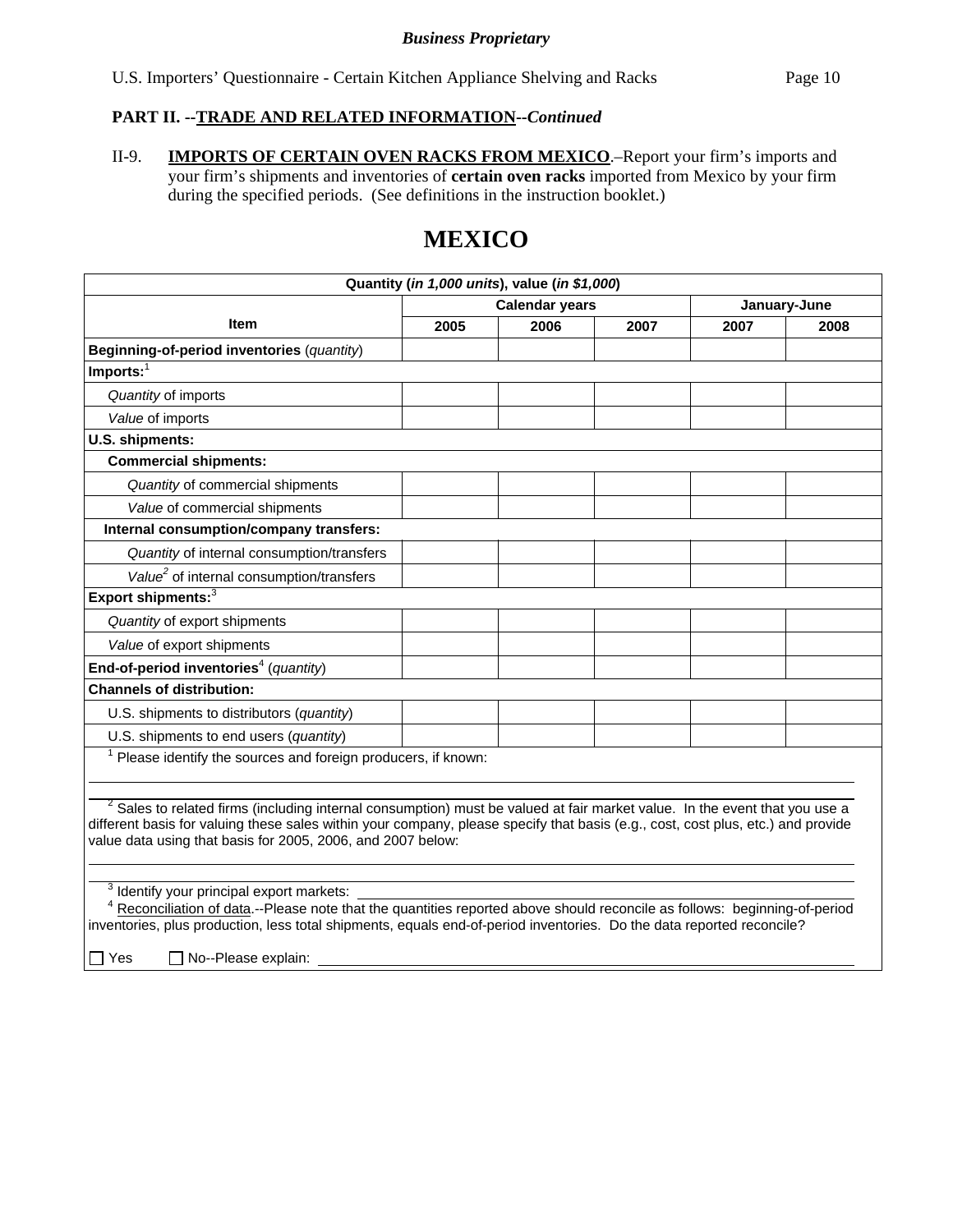# II-10. **IMPORTS OF CERTAIN KITCHEN APPLIANCE SHELVING AND RACKS FROM**

**MEXICO**.–Report your firm's imports and your firm's shipments and inventories of **certain kitchen appliance shelving and racks** imported from Mexico by your firm during the specified periods. (See definitions in the instruction booklet.) **The data reported in this table should total the combined data reported in tables II-5 and II-6.**

# **MEXICO**

|                                                                                                                                       |      | Quantity (in 1,000 units), value (in \$1,000) |      |              |      |
|---------------------------------------------------------------------------------------------------------------------------------------|------|-----------------------------------------------|------|--------------|------|
|                                                                                                                                       |      | <b>Calendar years</b>                         |      | January-June |      |
| <b>Item</b>                                                                                                                           | 2005 | 2006                                          | 2007 | 2007         | 2008 |
| Beginning-of-period inventories (quantity)                                                                                            |      |                                               |      |              |      |
| $Imports:$ <sup>1</sup>                                                                                                               |      |                                               |      |              |      |
| Quantity of imports                                                                                                                   |      |                                               |      |              |      |
| Value of imports                                                                                                                      |      |                                               |      |              |      |
| U.S. shipments:                                                                                                                       |      |                                               |      |              |      |
| <b>Commercial shipments:</b>                                                                                                          |      |                                               |      |              |      |
| Quantity of commercial shipments                                                                                                      |      |                                               |      |              |      |
| Value of commercial shipments                                                                                                         |      |                                               |      |              |      |
| Internal consumption/company transfers:                                                                                               |      |                                               |      |              |      |
| Quantity of internal consumption/transfers                                                                                            |      |                                               |      |              |      |
| Value <sup>2</sup> of internal consumption/transfers                                                                                  |      |                                               |      |              |      |
| Export shipments: <sup>3</sup>                                                                                                        |      |                                               |      |              |      |
| Quantity of export shipments                                                                                                          |      |                                               |      |              |      |
| Value of export shipments                                                                                                             |      |                                               |      |              |      |
| End-of-period inventories <sup>4</sup> (quantity)                                                                                     |      |                                               |      |              |      |
| <b>Channels of distribution:</b>                                                                                                      |      |                                               |      |              |      |
| U.S. shipments to distributors (quantity)                                                                                             |      |                                               |      |              |      |
| U.S. shipments to end users (quantity)                                                                                                |      |                                               |      |              |      |
| <sup>1</sup> Please identify the sources and foreign producers, if known:                                                             |      |                                               |      |              |      |
|                                                                                                                                       |      |                                               |      |              |      |
| <sup>2</sup> Sales to related firms (including internal consumption) must be valued at fair market value. In the event that you use a |      |                                               |      |              |      |
| different basis for valuing these sales within your company, please specify that basis (e.g., cost, cost plus, etc.) and provide      |      |                                               |      |              |      |
| value data using that basis for 2005, 2006, and 2007 below:                                                                           |      |                                               |      |              |      |
|                                                                                                                                       |      |                                               |      |              |      |
| <sup>3</sup> Identify your principal export markets:                                                                                  |      |                                               |      |              |      |
| Reconciliation of data.--Please note that the quantities reported above should reconcile as follows: beginning-of-period              |      |                                               |      |              |      |
| inventories, plus production, less total shipments, equals end-of-period inventories. Do the data reported reconcile?                 |      |                                               |      |              |      |

 $\Box$  Yes  $\Box$  No--Please explain: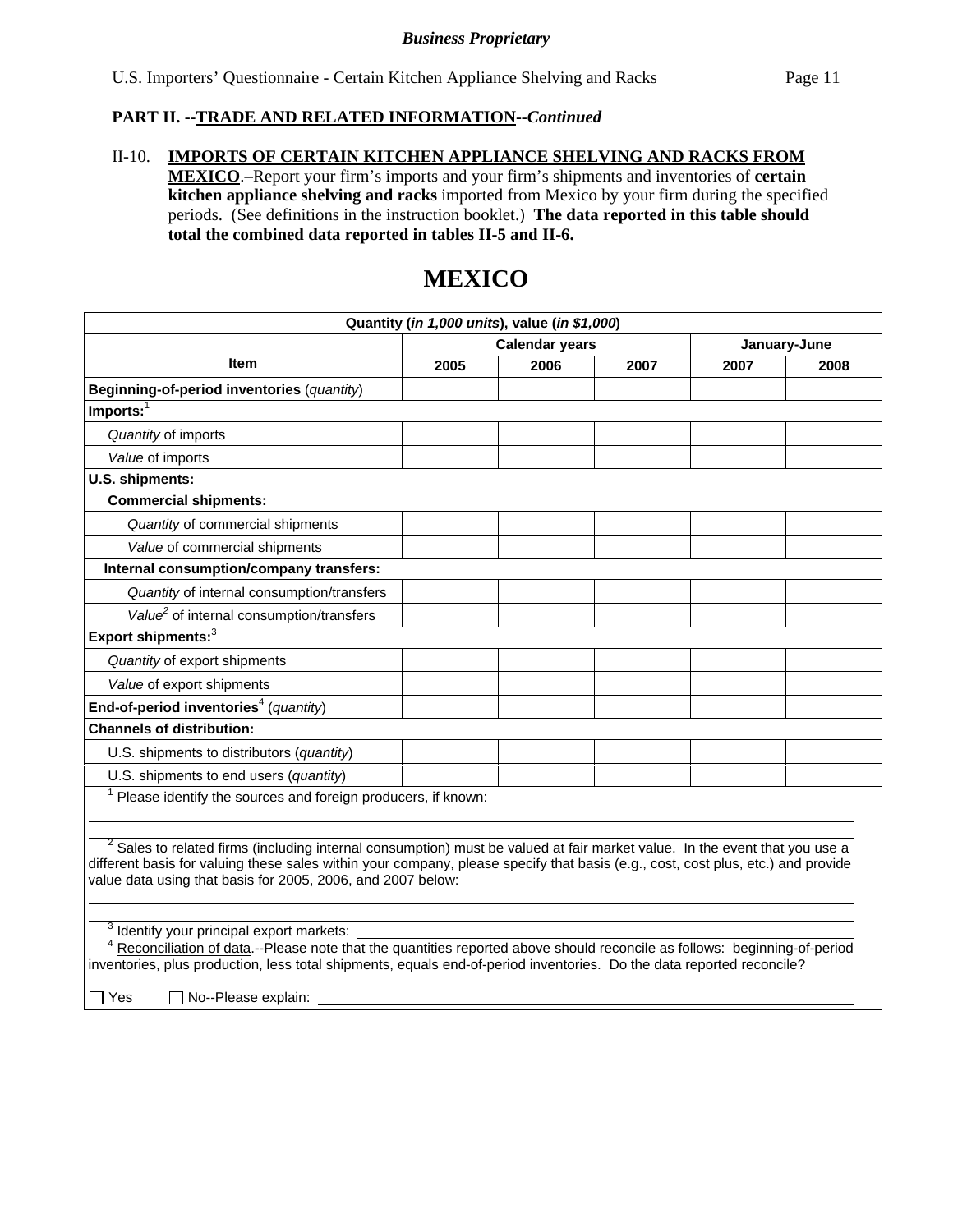## II-11. **IMPORTS OF CERTAIN REFRIGERATION SHELVING FROM OTHER**

**NONSUBJECT SOURCES**.–Report your firm's imports and your firm's shipments and inventories of **certain refrigeration shelving** imported from **all other sources combined (excluding Mexico)** by your firm during the specified periods. (See definitions in the instruction booklet.)

# **ALL OTHER SOURCES COMBINED (EXCLUDING MEXICO)**

| <b>Calendar years</b><br>January-June<br>Item<br>2005<br>2006<br>2007<br>2007<br>2008<br>Beginning-of-period inventories (quantity)<br>$Imports:$ <sup>1</sup><br>Quantity of imports<br>Value of imports<br>U.S. shipments:<br><b>Commercial shipments:</b><br>Quantity of commercial shipments<br>Value of commercial shipments<br>Internal consumption/company transfers:<br>Quantity of internal consumption/transfers<br>Value <sup>2</sup> of internal consumption/transfers<br>Export shipments: <sup>3</sup><br>Quantity of export shipments<br>Value of export shipments<br>End-of-period inventories <sup>4</sup> (quantity)<br><b>Channels of distribution:</b><br>U.S. shipments to distributors (quantity)<br>U.S. shipments to end users (quantity)<br><sup>1</sup> Please identify the sources and foreign producers, if known:<br><sup>2</sup> Sales to related firms (including internal consumption) must be valued at fair market value. In the event that you use a<br>different basis for valuing these sales within your company, please specify that basis (e.g., cost, cost plus, etc.) and provide<br>value data using that basis for 2005, 2006, and 2007 below:<br><sup>3</sup> Identify your principal export markets:<br><sup>4</sup> Reconciliation of data .--Please note that the quantities reported above should reconcile as follows: beginning-of-period<br>inventories, plus production, less total shipments, equals end-of-period inventories. Do the data reported reconcile? |                                   |  | Quantity (in 1,000 units), value (in \$1,000) |  |  |  |  |  |
|-----------------------------------------------------------------------------------------------------------------------------------------------------------------------------------------------------------------------------------------------------------------------------------------------------------------------------------------------------------------------------------------------------------------------------------------------------------------------------------------------------------------------------------------------------------------------------------------------------------------------------------------------------------------------------------------------------------------------------------------------------------------------------------------------------------------------------------------------------------------------------------------------------------------------------------------------------------------------------------------------------------------------------------------------------------------------------------------------------------------------------------------------------------------------------------------------------------------------------------------------------------------------------------------------------------------------------------------------------------------------------------------------------------------------------------------------------------------------------------------------------------------------|-----------------------------------|--|-----------------------------------------------|--|--|--|--|--|
|                                                                                                                                                                                                                                                                                                                                                                                                                                                                                                                                                                                                                                                                                                                                                                                                                                                                                                                                                                                                                                                                                                                                                                                                                                                                                                                                                                                                                                                                                                                       |                                   |  |                                               |  |  |  |  |  |
|                                                                                                                                                                                                                                                                                                                                                                                                                                                                                                                                                                                                                                                                                                                                                                                                                                                                                                                                                                                                                                                                                                                                                                                                                                                                                                                                                                                                                                                                                                                       |                                   |  |                                               |  |  |  |  |  |
|                                                                                                                                                                                                                                                                                                                                                                                                                                                                                                                                                                                                                                                                                                                                                                                                                                                                                                                                                                                                                                                                                                                                                                                                                                                                                                                                                                                                                                                                                                                       |                                   |  |                                               |  |  |  |  |  |
|                                                                                                                                                                                                                                                                                                                                                                                                                                                                                                                                                                                                                                                                                                                                                                                                                                                                                                                                                                                                                                                                                                                                                                                                                                                                                                                                                                                                                                                                                                                       |                                   |  |                                               |  |  |  |  |  |
|                                                                                                                                                                                                                                                                                                                                                                                                                                                                                                                                                                                                                                                                                                                                                                                                                                                                                                                                                                                                                                                                                                                                                                                                                                                                                                                                                                                                                                                                                                                       |                                   |  |                                               |  |  |  |  |  |
|                                                                                                                                                                                                                                                                                                                                                                                                                                                                                                                                                                                                                                                                                                                                                                                                                                                                                                                                                                                                                                                                                                                                                                                                                                                                                                                                                                                                                                                                                                                       |                                   |  |                                               |  |  |  |  |  |
|                                                                                                                                                                                                                                                                                                                                                                                                                                                                                                                                                                                                                                                                                                                                                                                                                                                                                                                                                                                                                                                                                                                                                                                                                                                                                                                                                                                                                                                                                                                       |                                   |  |                                               |  |  |  |  |  |
|                                                                                                                                                                                                                                                                                                                                                                                                                                                                                                                                                                                                                                                                                                                                                                                                                                                                                                                                                                                                                                                                                                                                                                                                                                                                                                                                                                                                                                                                                                                       |                                   |  |                                               |  |  |  |  |  |
|                                                                                                                                                                                                                                                                                                                                                                                                                                                                                                                                                                                                                                                                                                                                                                                                                                                                                                                                                                                                                                                                                                                                                                                                                                                                                                                                                                                                                                                                                                                       |                                   |  |                                               |  |  |  |  |  |
|                                                                                                                                                                                                                                                                                                                                                                                                                                                                                                                                                                                                                                                                                                                                                                                                                                                                                                                                                                                                                                                                                                                                                                                                                                                                                                                                                                                                                                                                                                                       |                                   |  |                                               |  |  |  |  |  |
|                                                                                                                                                                                                                                                                                                                                                                                                                                                                                                                                                                                                                                                                                                                                                                                                                                                                                                                                                                                                                                                                                                                                                                                                                                                                                                                                                                                                                                                                                                                       |                                   |  |                                               |  |  |  |  |  |
|                                                                                                                                                                                                                                                                                                                                                                                                                                                                                                                                                                                                                                                                                                                                                                                                                                                                                                                                                                                                                                                                                                                                                                                                                                                                                                                                                                                                                                                                                                                       |                                   |  |                                               |  |  |  |  |  |
|                                                                                                                                                                                                                                                                                                                                                                                                                                                                                                                                                                                                                                                                                                                                                                                                                                                                                                                                                                                                                                                                                                                                                                                                                                                                                                                                                                                                                                                                                                                       |                                   |  |                                               |  |  |  |  |  |
|                                                                                                                                                                                                                                                                                                                                                                                                                                                                                                                                                                                                                                                                                                                                                                                                                                                                                                                                                                                                                                                                                                                                                                                                                                                                                                                                                                                                                                                                                                                       |                                   |  |                                               |  |  |  |  |  |
|                                                                                                                                                                                                                                                                                                                                                                                                                                                                                                                                                                                                                                                                                                                                                                                                                                                                                                                                                                                                                                                                                                                                                                                                                                                                                                                                                                                                                                                                                                                       |                                   |  |                                               |  |  |  |  |  |
|                                                                                                                                                                                                                                                                                                                                                                                                                                                                                                                                                                                                                                                                                                                                                                                                                                                                                                                                                                                                                                                                                                                                                                                                                                                                                                                                                                                                                                                                                                                       |                                   |  |                                               |  |  |  |  |  |
|                                                                                                                                                                                                                                                                                                                                                                                                                                                                                                                                                                                                                                                                                                                                                                                                                                                                                                                                                                                                                                                                                                                                                                                                                                                                                                                                                                                                                                                                                                                       |                                   |  |                                               |  |  |  |  |  |
|                                                                                                                                                                                                                                                                                                                                                                                                                                                                                                                                                                                                                                                                                                                                                                                                                                                                                                                                                                                                                                                                                                                                                                                                                                                                                                                                                                                                                                                                                                                       |                                   |  |                                               |  |  |  |  |  |
|                                                                                                                                                                                                                                                                                                                                                                                                                                                                                                                                                                                                                                                                                                                                                                                                                                                                                                                                                                                                                                                                                                                                                                                                                                                                                                                                                                                                                                                                                                                       |                                   |  |                                               |  |  |  |  |  |
|                                                                                                                                                                                                                                                                                                                                                                                                                                                                                                                                                                                                                                                                                                                                                                                                                                                                                                                                                                                                                                                                                                                                                                                                                                                                                                                                                                                                                                                                                                                       |                                   |  |                                               |  |  |  |  |  |
|                                                                                                                                                                                                                                                                                                                                                                                                                                                                                                                                                                                                                                                                                                                                                                                                                                                                                                                                                                                                                                                                                                                                                                                                                                                                                                                                                                                                                                                                                                                       |                                   |  |                                               |  |  |  |  |  |
|                                                                                                                                                                                                                                                                                                                                                                                                                                                                                                                                                                                                                                                                                                                                                                                                                                                                                                                                                                                                                                                                                                                                                                                                                                                                                                                                                                                                                                                                                                                       |                                   |  |                                               |  |  |  |  |  |
|                                                                                                                                                                                                                                                                                                                                                                                                                                                                                                                                                                                                                                                                                                                                                                                                                                                                                                                                                                                                                                                                                                                                                                                                                                                                                                                                                                                                                                                                                                                       |                                   |  |                                               |  |  |  |  |  |
|                                                                                                                                                                                                                                                                                                                                                                                                                                                                                                                                                                                                                                                                                                                                                                                                                                                                                                                                                                                                                                                                                                                                                                                                                                                                                                                                                                                                                                                                                                                       | No--Please explain:<br>$\Box$ Yes |  |                                               |  |  |  |  |  |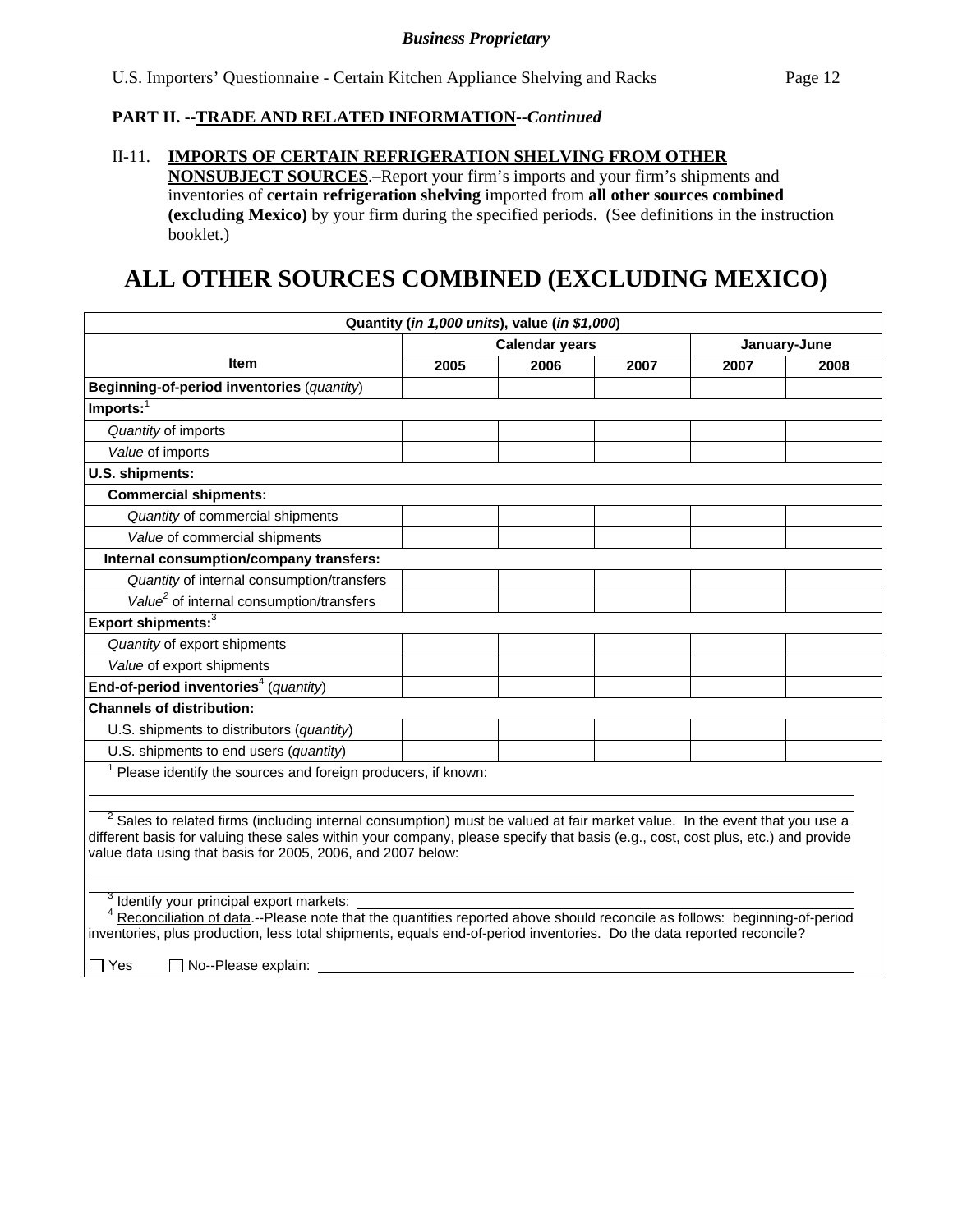# II-12. **IMPORTS OF CERTAIN OVEN RACKS FROM OTHER NONSUBJECT SOURCES**.– Report your firm's imports and your firm's shipments and inventories of **certain oven racks**

imported from **all other sources combined (excluding Mexico)** by your firm during the specified periods. (See definitions in the instruction booklet.)

# **ALL OTHER SOURCES COMBINED (EXCLUDING MEXICO)**

|                                                                                                                                                                                                                                                                                                                                           |      | Quantity (in 1,000 units), value (in \$1,000) |      |              |      |
|-------------------------------------------------------------------------------------------------------------------------------------------------------------------------------------------------------------------------------------------------------------------------------------------------------------------------------------------|------|-----------------------------------------------|------|--------------|------|
|                                                                                                                                                                                                                                                                                                                                           |      | <b>Calendar years</b>                         |      | January-June |      |
| <b>Item</b>                                                                                                                                                                                                                                                                                                                               | 2005 | 2006                                          | 2007 | 2007         | 2008 |
| Beginning-of-period inventories (quantity)                                                                                                                                                                                                                                                                                                |      |                                               |      |              |      |
| Imports: $1$                                                                                                                                                                                                                                                                                                                              |      |                                               |      |              |      |
| Quantity of imports                                                                                                                                                                                                                                                                                                                       |      |                                               |      |              |      |
| Value of imports                                                                                                                                                                                                                                                                                                                          |      |                                               |      |              |      |
| U.S. shipments:                                                                                                                                                                                                                                                                                                                           |      |                                               |      |              |      |
| <b>Commercial shipments:</b>                                                                                                                                                                                                                                                                                                              |      |                                               |      |              |      |
| Quantity of commercial shipments                                                                                                                                                                                                                                                                                                          |      |                                               |      |              |      |
| Value of commercial shipments                                                                                                                                                                                                                                                                                                             |      |                                               |      |              |      |
| Internal consumption/company transfers:                                                                                                                                                                                                                                                                                                   |      |                                               |      |              |      |
| Quantity of internal consumption/transfers                                                                                                                                                                                                                                                                                                |      |                                               |      |              |      |
| Value <sup>2</sup> of internal consumption/transfers                                                                                                                                                                                                                                                                                      |      |                                               |      |              |      |
| Export shipments: <sup>3</sup>                                                                                                                                                                                                                                                                                                            |      |                                               |      |              |      |
| Quantity of export shipments                                                                                                                                                                                                                                                                                                              |      |                                               |      |              |      |
| Value of export shipments                                                                                                                                                                                                                                                                                                                 |      |                                               |      |              |      |
| End-of-period inventories <sup>4</sup> (quantity)                                                                                                                                                                                                                                                                                         |      |                                               |      |              |      |
| <b>Channels of distribution:</b>                                                                                                                                                                                                                                                                                                          |      |                                               |      |              |      |
| U.S. shipments to distributors (quantity)                                                                                                                                                                                                                                                                                                 |      |                                               |      |              |      |
| U.S. shipments to end users (quantity)                                                                                                                                                                                                                                                                                                    |      |                                               |      |              |      |
| <sup>1</sup> Please identify the sources and foreign producers, if known:                                                                                                                                                                                                                                                                 |      |                                               |      |              |      |
|                                                                                                                                                                                                                                                                                                                                           |      |                                               |      |              |      |
| <sup>2</sup> Sales to related firms (including internal consumption) must be valued at fair market value. In the event that you use a<br>different basis for valuing these sales within your company, please specify that basis (e.g., cost, cost plus, etc.) and provide<br>value data using that basis for 2005, 2006, and 2007 below:  |      |                                               |      |              |      |
| <sup>3</sup> Identify your principal export markets:<br>Reconciliation of data.--Please note that the quantities reported above should reconcile as follows: beginning-of-period<br>inventories, plus production, less total shipments, equals end-of-period inventories. Do the data reported reconcile?<br>No--Please explain:<br>∏ Yes |      |                                               |      |              |      |
|                                                                                                                                                                                                                                                                                                                                           |      |                                               |      |              |      |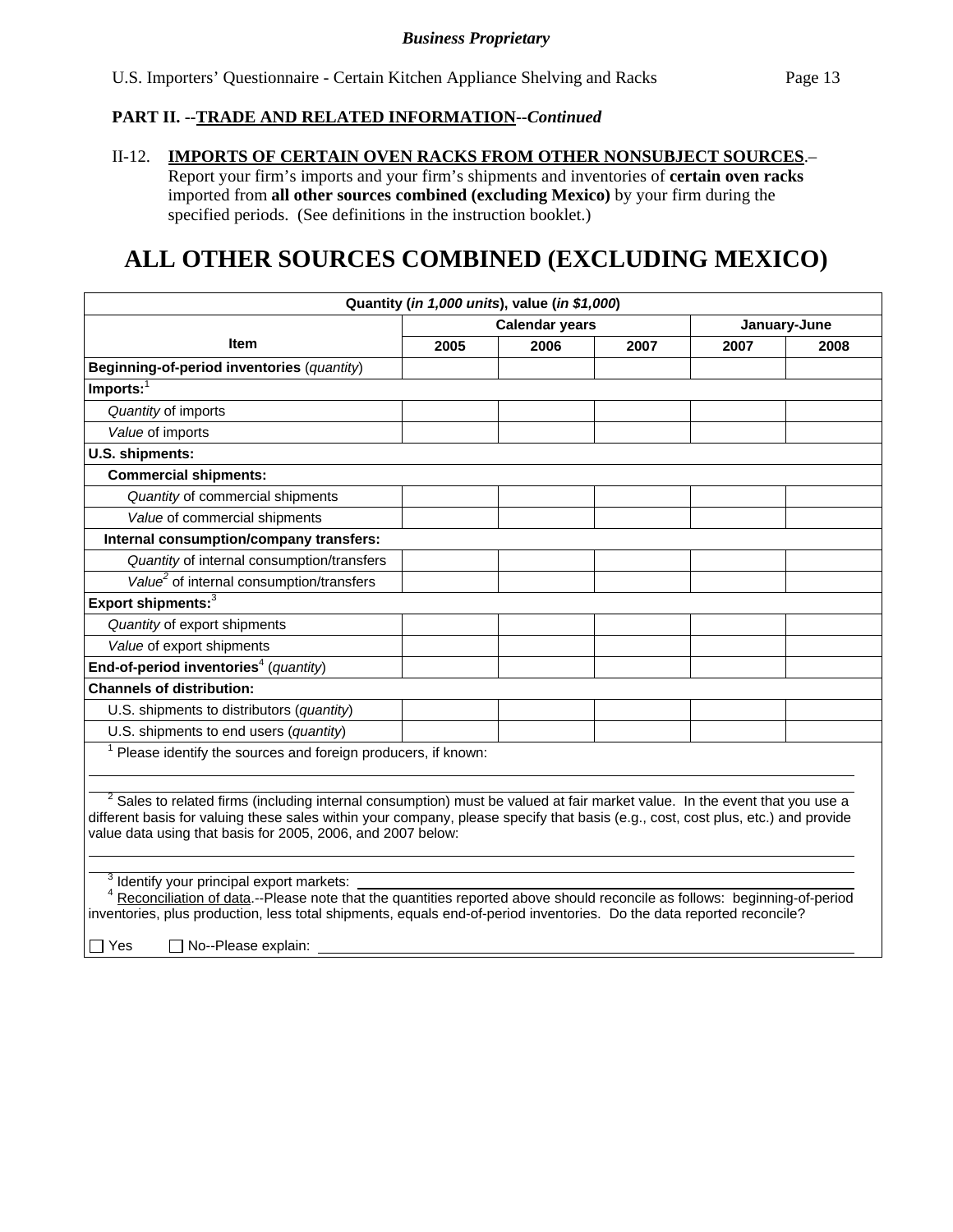#### II-13. **IMPORTS OF KITCHEN APPLIANCE SHELVING AND RACKS FROM OTHER**

**NONSUBJECT SOURCES**.–Report your firm's imports and your firm's shipments and inventories of **certain kitchen appliance shelving and racks** imported from **all other sources combined (excluding Mexico)** by your firm during the specified periods. (See definitions in the instruction booklet.) **The data reported in this table should total the combined data reported in tables II-11 and II-12.**

# **ALL OTHER SOURCES COMBINED (EXCLUDING MEXICO)**

|                                                                                                                                                                                                                                                                                                                                          |      | Quantity (in 1,000 units), value (in \$1,000) |      |              |      |
|------------------------------------------------------------------------------------------------------------------------------------------------------------------------------------------------------------------------------------------------------------------------------------------------------------------------------------------|------|-----------------------------------------------|------|--------------|------|
|                                                                                                                                                                                                                                                                                                                                          |      | <b>Calendar years</b>                         |      | January-June |      |
| <b>Item</b>                                                                                                                                                                                                                                                                                                                              | 2005 | 2006                                          | 2007 | 2007         | 2008 |
| Beginning-of-period inventories (quantity)                                                                                                                                                                                                                                                                                               |      |                                               |      |              |      |
| Imports: $1$                                                                                                                                                                                                                                                                                                                             |      |                                               |      |              |      |
| Quantity of imports                                                                                                                                                                                                                                                                                                                      |      |                                               |      |              |      |
| Value of imports                                                                                                                                                                                                                                                                                                                         |      |                                               |      |              |      |
| U.S. shipments:                                                                                                                                                                                                                                                                                                                          |      |                                               |      |              |      |
| <b>Commercial shipments:</b>                                                                                                                                                                                                                                                                                                             |      |                                               |      |              |      |
| Quantity of commercial shipments                                                                                                                                                                                                                                                                                                         |      |                                               |      |              |      |
| Value of commercial shipments                                                                                                                                                                                                                                                                                                            |      |                                               |      |              |      |
| Internal consumption/company transfers:                                                                                                                                                                                                                                                                                                  |      |                                               |      |              |      |
| Quantity of internal consumption/transfers                                                                                                                                                                                                                                                                                               |      |                                               |      |              |      |
| Value <sup>2</sup> of internal consumption/transfers                                                                                                                                                                                                                                                                                     |      |                                               |      |              |      |
| Export shipments: <sup>3</sup>                                                                                                                                                                                                                                                                                                           |      |                                               |      |              |      |
| Quantity of export shipments                                                                                                                                                                                                                                                                                                             |      |                                               |      |              |      |
| Value of export shipments                                                                                                                                                                                                                                                                                                                |      |                                               |      |              |      |
| End-of-period inventories <sup>4</sup> (quantity)                                                                                                                                                                                                                                                                                        |      |                                               |      |              |      |
| <b>Channels of distribution:</b>                                                                                                                                                                                                                                                                                                         |      |                                               |      |              |      |
| U.S. shipments to distributors (quantity)                                                                                                                                                                                                                                                                                                |      |                                               |      |              |      |
| U.S. shipments to end users (quantity)                                                                                                                                                                                                                                                                                                   |      |                                               |      |              |      |
| Please identify the sources and foreign producers, if known:                                                                                                                                                                                                                                                                             |      |                                               |      |              |      |
| <sup>2</sup> Sales to related firms (including internal consumption) must be valued at fair market value. In the event that you use a<br>different basis for valuing these sales within your company, please specify that basis (e.g., cost, cost plus, etc.) and provide<br>value data using that basis for 2005, 2006, and 2007 below: |      |                                               |      |              |      |
| Identify your principal export markets:<br>Reconciliation of data.--Please note that the quantities reported above should reconcile as follows: beginning-of-period<br>inventories, plus production, less total shipments, equals end-of-period inventories. Do the data reported reconcile?<br>$\Box$ Yes<br>No--Please explain:        |      |                                               |      |              |      |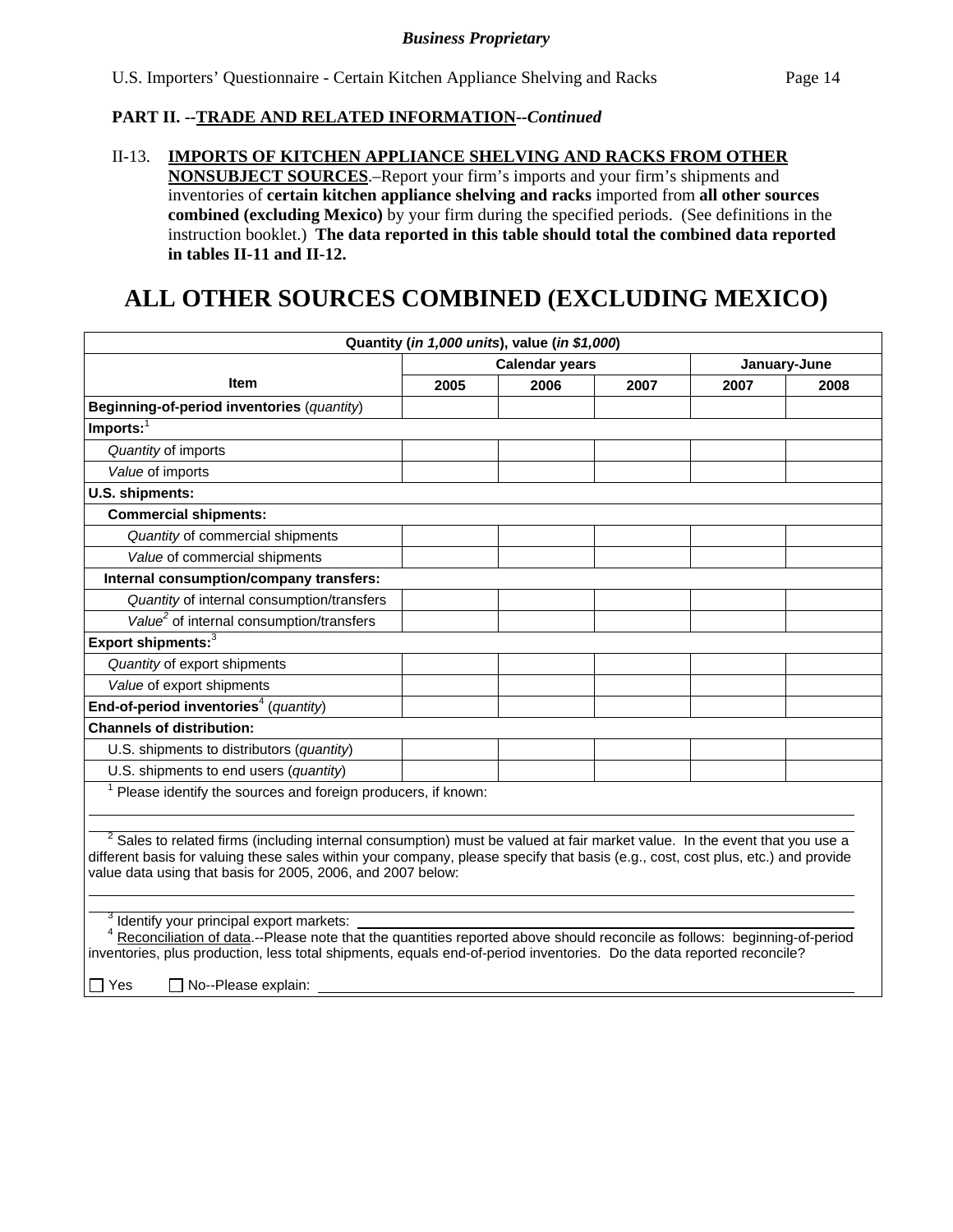U.S. Importers' Questionnaire - Certain Kitchen Appliance Shelving and Racks Page 15

# **PART III.--PRICING AND RELATED INFORMATION**

Further information on this part of the questionnaire can be obtained from **James Fetzer (202-708-5403,**  james.fetzer@usitc.gov).

III-1. Who should be contacted regarding the requested pricing and related information?

Company contact:

Name and title

 $($ Phone number  $E$ -mail address

# **PRICE DATA**

This section requests quarterly quantity and value data concerning your firm's U.S. commercial shipments to unrelated customers and purchases of the following products during January 2005-June 2008.

*Product 1***.-- Open-end freezer shelf that is about 17.8 inches by 27.9 inches, consisting of 26 filler wires, a front and a rear rail, an R-bar, and a back and front bar, and a white powder coat finish.** 

*Product 2***.-- Refrigerator/freezer basket that is about 17.4 inches by 25.8 inches by 6.9 inches, consisting of 27 filler wires and a frame wire, and a white powder coat finish.** 

*Product 3***.-- Refrigerator/freezer shelf that is about 9.5 inches by 15.9 inches, consisting of 9 filler wires, an R-bar, and a frame wire, and a white powder coat finish.** 

*Product 4***.-- Fixed refrigerator/freezer shelf that is about 9.7 inches by 12.7 inches, consisting of 19 filler wires, a middle R-bar, a rear R-bar, two side arms and a roll form trim, and a white powder coat finish.** 

*Product 5***.-- Nickel plated oven rack that is about 16.1 inches by 22.8 inches; consisting of 13 filler wires, an R-bar, and a frame wire, and has a nickel plated finish.** 

*Product 6*<sup>2</sup>-- Nickel plated oven rack that is about 24.2 inches by 15.9 inches; consisting of 1  **frame, 1 brace and 13 filler wires, and has a nickel plated finish.** 

*Product* **7</u>. -- Heavy-duty nickel plated oven rack that is about 24.2 inches by 15.9 inches; consisting of 1 frame, 1 brace and 13 filler wires, and has a nickel plated finish.** 

**For questions III-2a and 2b please note that total dollar values should be f.o.b., U.S. point of shipment and should not include U.S.-inland transportation costs. Total dollar values should reflect the** *final net* **amount paid to you (i.e., should be net of all deductions for discounts or rebates). See instruction booklet.** 

**For questions III-2c, 2d, and 2e please note that total dollar values should be on a delivered basis and should include U.S.-inland transportation costs to your U.S. facility. Total dollar values should reflect the FINAL NET amount paid by you (i.e., should be net of all deductions for discounts or rebates).**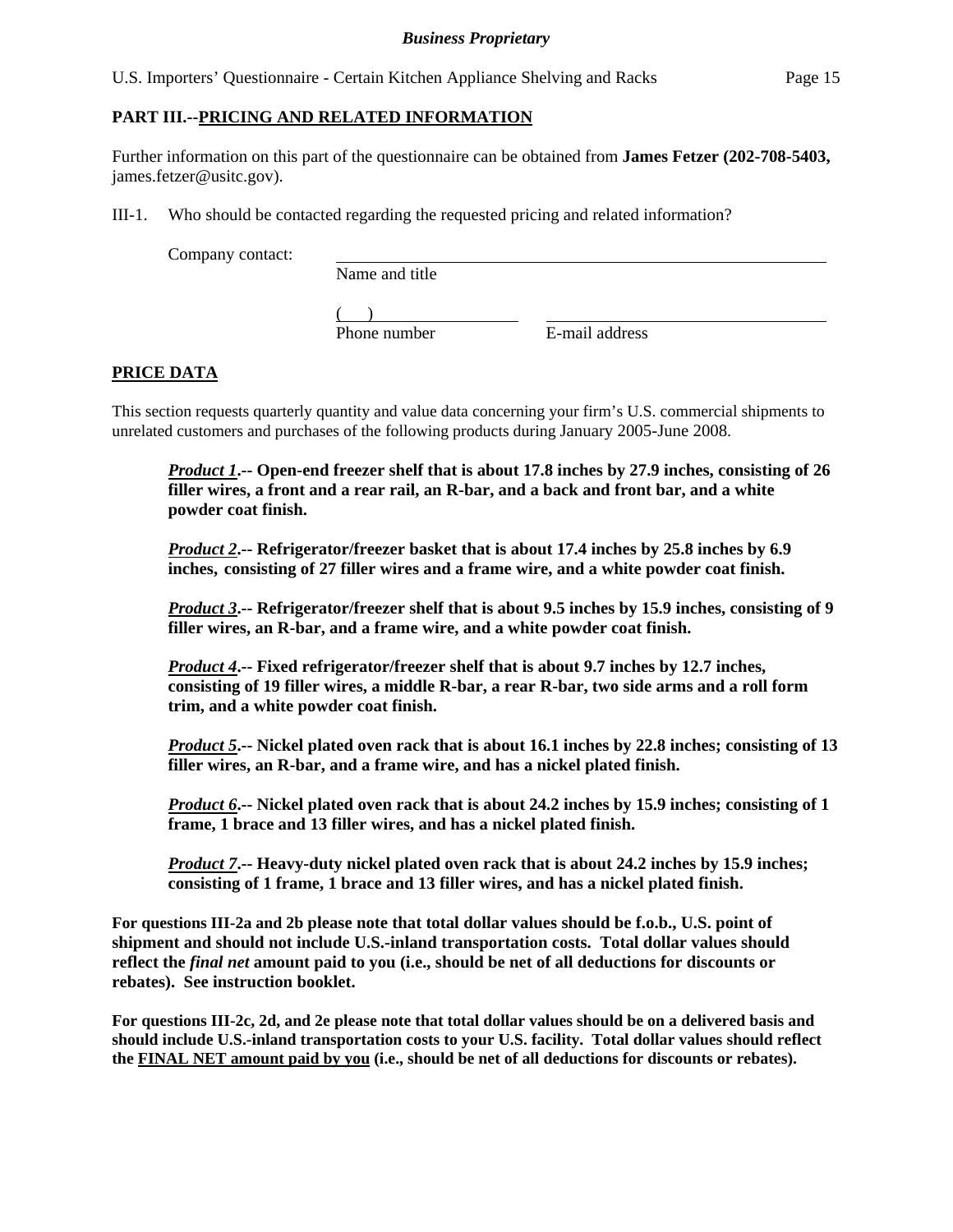| III-2a. Report below the quarterly price data <sup>1</sup> for pricing products <sup>2</sup> imported from <b>CHINA</b> and sold by |  |  |
|-------------------------------------------------------------------------------------------------------------------------------------|--|--|
| vour firm                                                                                                                           |  |  |

|                  |                                                                                                                                                                                                                                                                  |       |                  |       | Quantity (in thousands of units) and value (in thousands of dollars) |       |           |       |
|------------------|------------------------------------------------------------------------------------------------------------------------------------------------------------------------------------------------------------------------------------------------------------------|-------|------------------|-------|----------------------------------------------------------------------|-------|-----------|-------|
| Period of        | <b>Product 1</b>                                                                                                                                                                                                                                                 |       | <b>Product 2</b> |       | Product 3                                                            |       | Product 4 |       |
| shipment         | Quantity                                                                                                                                                                                                                                                         | Value | Quantity         | Value | Quantity                                                             | Value | Quantity  | Value |
| 2005:            |                                                                                                                                                                                                                                                                  |       |                  |       |                                                                      |       |           |       |
| Jan-Mar          |                                                                                                                                                                                                                                                                  |       |                  |       |                                                                      |       |           |       |
| Apr-Jun          |                                                                                                                                                                                                                                                                  |       |                  |       |                                                                      |       |           |       |
| Jul-Sep          |                                                                                                                                                                                                                                                                  |       |                  |       |                                                                      |       |           |       |
| Oct-Dec          |                                                                                                                                                                                                                                                                  |       |                  |       |                                                                      |       |           |       |
| 2006:            |                                                                                                                                                                                                                                                                  |       |                  |       |                                                                      |       |           |       |
| Jan-Mar          |                                                                                                                                                                                                                                                                  |       |                  |       |                                                                      |       |           |       |
| Apr-Jun          |                                                                                                                                                                                                                                                                  |       |                  |       |                                                                      |       |           |       |
| Jul-Sep          |                                                                                                                                                                                                                                                                  |       |                  |       |                                                                      |       |           |       |
| Oct-Dec          |                                                                                                                                                                                                                                                                  |       |                  |       |                                                                      |       |           |       |
| 2007:            |                                                                                                                                                                                                                                                                  |       |                  |       |                                                                      |       |           |       |
| Jan-Mar          |                                                                                                                                                                                                                                                                  |       |                  |       |                                                                      |       |           |       |
| Apr-Jun          |                                                                                                                                                                                                                                                                  |       |                  |       |                                                                      |       |           |       |
| Jul-Sep          |                                                                                                                                                                                                                                                                  |       |                  |       |                                                                      |       |           |       |
| Oct-Dec          |                                                                                                                                                                                                                                                                  |       |                  |       |                                                                      |       |           |       |
| 2008:            |                                                                                                                                                                                                                                                                  |       |                  |       |                                                                      |       |           |       |
| Jan-Mar          |                                                                                                                                                                                                                                                                  |       |                  |       |                                                                      |       |           |       |
| Apr-Jun          |                                                                                                                                                                                                                                                                  |       |                  |       |                                                                      |       |           |       |
| <b>Period of</b> | <b>Product 5</b>                                                                                                                                                                                                                                                 |       | Product 6        |       | <b>Product 7</b>                                                     |       |           |       |
| shipment         | Quantity                                                                                                                                                                                                                                                         | Value | Quantity         | Value | Quantity                                                             | Value |           |       |
| 2005:            |                                                                                                                                                                                                                                                                  |       |                  |       |                                                                      |       |           |       |
| Jan-Mar          |                                                                                                                                                                                                                                                                  |       |                  |       |                                                                      |       |           |       |
| Apr-Jun          |                                                                                                                                                                                                                                                                  |       |                  |       |                                                                      |       |           |       |
| Jul-Sep          |                                                                                                                                                                                                                                                                  |       |                  |       |                                                                      |       |           |       |
| Oct-Dec          |                                                                                                                                                                                                                                                                  |       |                  |       |                                                                      |       |           |       |
| 2006:            |                                                                                                                                                                                                                                                                  |       |                  |       |                                                                      |       |           |       |
| Jan-Mar          |                                                                                                                                                                                                                                                                  |       |                  |       |                                                                      |       |           |       |
| Apr-Jun          |                                                                                                                                                                                                                                                                  |       |                  |       |                                                                      |       |           |       |
| Jul-Sep          |                                                                                                                                                                                                                                                                  |       |                  |       |                                                                      |       |           |       |
| Oct-Dec          |                                                                                                                                                                                                                                                                  |       |                  |       |                                                                      |       |           |       |
| 2007:            |                                                                                                                                                                                                                                                                  |       |                  |       |                                                                      |       |           |       |
| Jan-Mar          |                                                                                                                                                                                                                                                                  |       |                  |       |                                                                      |       |           |       |
| Apr-Jun          |                                                                                                                                                                                                                                                                  |       |                  |       |                                                                      |       |           |       |
| Jul-Sep          |                                                                                                                                                                                                                                                                  |       |                  |       |                                                                      |       |           |       |
| Oct-Dec<br>2008: |                                                                                                                                                                                                                                                                  |       |                  |       |                                                                      |       |           |       |
| Jan-Mar          |                                                                                                                                                                                                                                                                  |       |                  |       |                                                                      |       |           |       |
| Apr-Jun          |                                                                                                                                                                                                                                                                  |       |                  |       |                                                                      |       |           |       |
|                  | Net values (i.e., gross sales values less all discounts, allowances, rebates, prepaid freight, and the value of                                                                                                                                                  |       |                  |       |                                                                      |       |           |       |
|                  | returned goods), f.o.b. your U.S. point of shipment.<br><sup>2</sup> Pricing product definitions are provided on the first page of section III.<br>Note --If your product does not exactly meet the product specifications but is competitive with the specified |       |                  |       |                                                                      |       |           |       |

Note.--If your product does not exactly meet the product specifications but is competitive with the specified product, provide a description of your product:

| Product 1: |  |  |
|------------|--|--|
| Product 2: |  |  |
| Product 3: |  |  |
| Product 4: |  |  |
| Product 5: |  |  |
| Product 6: |  |  |
| Product 7: |  |  |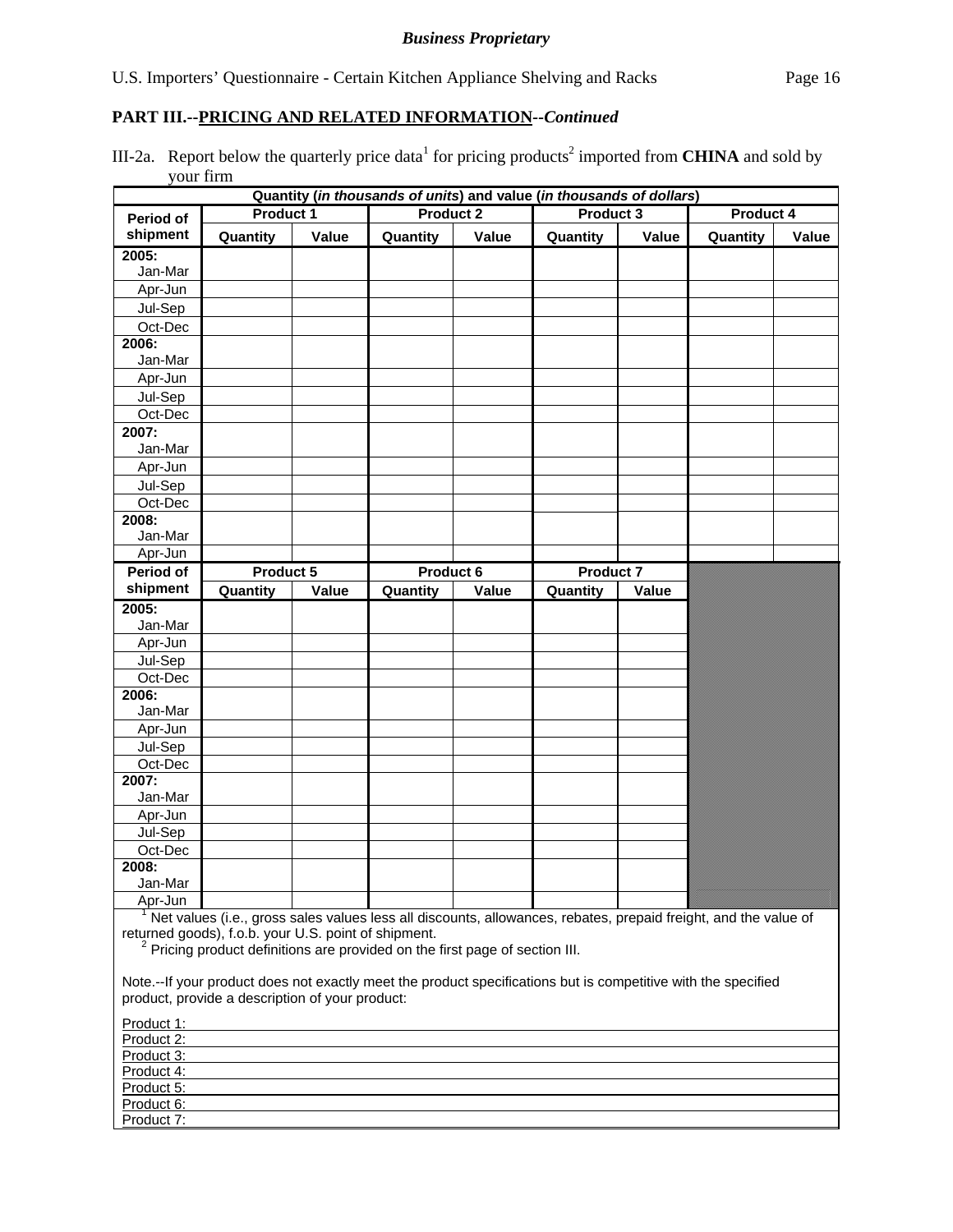## **PART III.--PRICING AND RELATED INFORMATION***--Continued*

III-2b. Report below the quarterly price data<sup>1</sup> for pricing products<sup>2</sup> imported from  $\qquad \qquad$ **(countries other than China)** and sold by your firm. (Please provide a separate copy of this page for each country)

|                       |                                                                                                                                                                                                                                                                                                                                                                                     |       | Quantity (in thousands of units) and value (in thousands of dollars) |       |                  |       |           |       |
|-----------------------|-------------------------------------------------------------------------------------------------------------------------------------------------------------------------------------------------------------------------------------------------------------------------------------------------------------------------------------------------------------------------------------|-------|----------------------------------------------------------------------|-------|------------------|-------|-----------|-------|
| Period of             | Product 1                                                                                                                                                                                                                                                                                                                                                                           |       | <b>Product 2</b>                                                     |       | Product 3        |       | Product 4 |       |
| shipment              | Quantity                                                                                                                                                                                                                                                                                                                                                                            | Value | Quantity                                                             | Value | Quantity         | Value | Quantity  | Value |
| 2005:                 |                                                                                                                                                                                                                                                                                                                                                                                     |       |                                                                      |       |                  |       |           |       |
| Jan-Mar               |                                                                                                                                                                                                                                                                                                                                                                                     |       |                                                                      |       |                  |       |           |       |
| Apr-Jun               |                                                                                                                                                                                                                                                                                                                                                                                     |       |                                                                      |       |                  |       |           |       |
| Jul-Sep               |                                                                                                                                                                                                                                                                                                                                                                                     |       |                                                                      |       |                  |       |           |       |
| Oct-Dec               |                                                                                                                                                                                                                                                                                                                                                                                     |       |                                                                      |       |                  |       |           |       |
| 2006:                 |                                                                                                                                                                                                                                                                                                                                                                                     |       |                                                                      |       |                  |       |           |       |
| Jan-Mar               |                                                                                                                                                                                                                                                                                                                                                                                     |       |                                                                      |       |                  |       |           |       |
| Apr-Jun               |                                                                                                                                                                                                                                                                                                                                                                                     |       |                                                                      |       |                  |       |           |       |
| Jul-Sep               |                                                                                                                                                                                                                                                                                                                                                                                     |       |                                                                      |       |                  |       |           |       |
| Oct-Dec               |                                                                                                                                                                                                                                                                                                                                                                                     |       |                                                                      |       |                  |       |           |       |
| 2007:                 |                                                                                                                                                                                                                                                                                                                                                                                     |       |                                                                      |       |                  |       |           |       |
| Jan-Mar               |                                                                                                                                                                                                                                                                                                                                                                                     |       |                                                                      |       |                  |       |           |       |
| Apr-Jun               |                                                                                                                                                                                                                                                                                                                                                                                     |       |                                                                      |       |                  |       |           |       |
| Jul-Sep               |                                                                                                                                                                                                                                                                                                                                                                                     |       |                                                                      |       |                  |       |           |       |
| Oct-Dec               |                                                                                                                                                                                                                                                                                                                                                                                     |       |                                                                      |       |                  |       |           |       |
| 2008:                 |                                                                                                                                                                                                                                                                                                                                                                                     |       |                                                                      |       |                  |       |           |       |
| Jan-Mar               |                                                                                                                                                                                                                                                                                                                                                                                     |       |                                                                      |       |                  |       |           |       |
| Apr-Jun               |                                                                                                                                                                                                                                                                                                                                                                                     |       |                                                                      |       |                  |       |           |       |
| Period of<br>shipment | Product 5                                                                                                                                                                                                                                                                                                                                                                           |       | Product 6                                                            |       | <b>Product 7</b> |       |           |       |
|                       | Quantity                                                                                                                                                                                                                                                                                                                                                                            | Value | Quantity                                                             | Value | Quantity         | Value |           |       |
| 2005:<br>Jan-Mar      |                                                                                                                                                                                                                                                                                                                                                                                     |       |                                                                      |       |                  |       |           |       |
| Apr-Jun               |                                                                                                                                                                                                                                                                                                                                                                                     |       |                                                                      |       |                  |       |           |       |
| Jul-Sep               |                                                                                                                                                                                                                                                                                                                                                                                     |       |                                                                      |       |                  |       |           |       |
| Oct-Dec               |                                                                                                                                                                                                                                                                                                                                                                                     |       |                                                                      |       |                  |       |           |       |
| 2006:                 |                                                                                                                                                                                                                                                                                                                                                                                     |       |                                                                      |       |                  |       |           |       |
| Jan-Mar               |                                                                                                                                                                                                                                                                                                                                                                                     |       |                                                                      |       |                  |       |           |       |
| Apr-Jun               |                                                                                                                                                                                                                                                                                                                                                                                     |       |                                                                      |       |                  |       |           |       |
| Jul-Sep               |                                                                                                                                                                                                                                                                                                                                                                                     |       |                                                                      |       |                  |       |           |       |
| Oct-Dec               |                                                                                                                                                                                                                                                                                                                                                                                     |       |                                                                      |       |                  |       |           |       |
| 2007:                 |                                                                                                                                                                                                                                                                                                                                                                                     |       |                                                                      |       |                  |       |           |       |
| Jan-Mar               |                                                                                                                                                                                                                                                                                                                                                                                     |       |                                                                      |       |                  |       |           |       |
| Apr-Jun               |                                                                                                                                                                                                                                                                                                                                                                                     |       |                                                                      |       |                  |       |           |       |
| Jul-Sep               |                                                                                                                                                                                                                                                                                                                                                                                     |       |                                                                      |       |                  |       |           |       |
| Oct-Dec               |                                                                                                                                                                                                                                                                                                                                                                                     |       |                                                                      |       |                  |       |           |       |
| 2008:                 |                                                                                                                                                                                                                                                                                                                                                                                     |       |                                                                      |       |                  |       |           |       |
| Jan-Mar               |                                                                                                                                                                                                                                                                                                                                                                                     |       |                                                                      |       |                  |       |           |       |
| Apr-Jun               |                                                                                                                                                                                                                                                                                                                                                                                     |       |                                                                      |       |                  |       |           |       |
|                       | Net values (i.e., gross sales values less all discounts, allowances, rebates, prepaid freight, and the value of<br>returned goods), f.o.b. your U.S. point of shipment.<br><sup>2</sup> Pricing product definitions are provided on the first page of section III.<br>Note.--If your product does not exactly meet the product specifications but is competitive with the specified |       |                                                                      |       |                  |       |           |       |
|                       | product, provide a description of your product:                                                                                                                                                                                                                                                                                                                                     |       |                                                                      |       |                  |       |           |       |

| Product 1: |  |  |
|------------|--|--|
| Product 2: |  |  |
| Product 3: |  |  |
| Product 4: |  |  |
| Product 5: |  |  |
| Product 6: |  |  |
| Product 7: |  |  |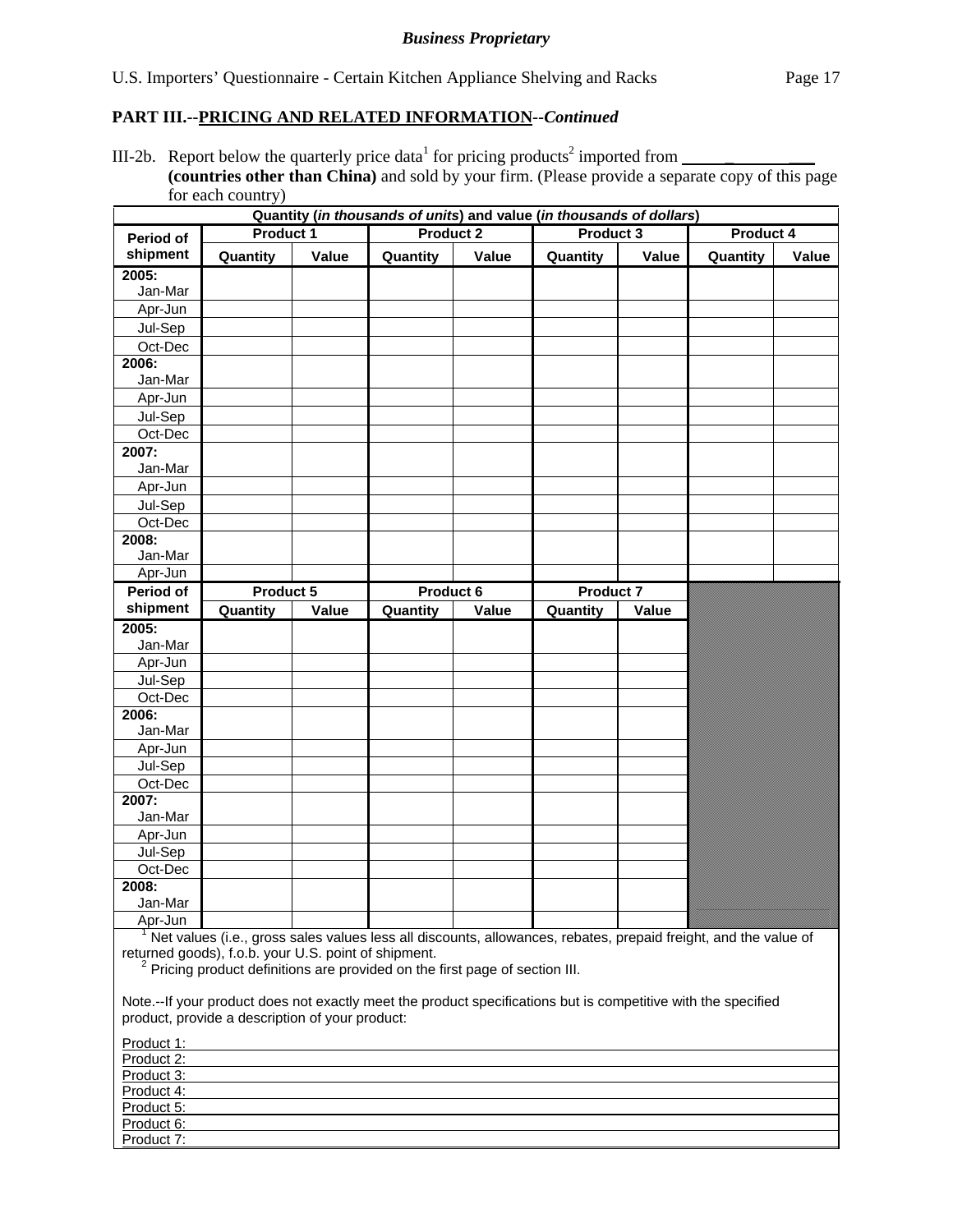III-2c. Report below the quarterly **purchase** price data<sup>1</sup> for pricing products<sup>2</sup> directly imported from **CHINA** and **not** sold by your firm on a **delivered** basis

| Quantity (in thousands of units) and value (in thousands of dollars) |                                                                                                                 |       |                                                            |       |           |       |           |       |
|----------------------------------------------------------------------|-----------------------------------------------------------------------------------------------------------------|-------|------------------------------------------------------------|-------|-----------|-------|-----------|-------|
| Period of                                                            | Product 1                                                                                                       |       | <b>Product 2</b>                                           |       | Product 3 |       | Product 4 |       |
| shipment                                                             | Quantity                                                                                                        | Value | Quantity                                                   | Value | Quantity  | Value | Quantity  | Value |
| 2005:                                                                |                                                                                                                 |       |                                                            |       |           |       |           |       |
| Jan-Mar                                                              |                                                                                                                 |       |                                                            |       |           |       |           |       |
| Apr-Jun                                                              |                                                                                                                 |       |                                                            |       |           |       |           |       |
| Jul-Sep                                                              |                                                                                                                 |       |                                                            |       |           |       |           |       |
| Oct-Dec                                                              |                                                                                                                 |       |                                                            |       |           |       |           |       |
| 2006:                                                                |                                                                                                                 |       |                                                            |       |           |       |           |       |
| Jan-Mar                                                              |                                                                                                                 |       |                                                            |       |           |       |           |       |
| Apr-Jun                                                              |                                                                                                                 |       |                                                            |       |           |       |           |       |
| Jul-Sep                                                              |                                                                                                                 |       |                                                            |       |           |       |           |       |
| Oct-Dec                                                              |                                                                                                                 |       |                                                            |       |           |       |           |       |
| 2007:                                                                |                                                                                                                 |       |                                                            |       |           |       |           |       |
| Jan-Mar                                                              |                                                                                                                 |       |                                                            |       |           |       |           |       |
| Apr-Jun                                                              |                                                                                                                 |       |                                                            |       |           |       |           |       |
| Jul-Sep                                                              |                                                                                                                 |       |                                                            |       |           |       |           |       |
| Oct-Dec                                                              |                                                                                                                 |       |                                                            |       |           |       |           |       |
| 2008:                                                                |                                                                                                                 |       |                                                            |       |           |       |           |       |
| Jan-Mar                                                              |                                                                                                                 |       |                                                            |       |           |       |           |       |
| Apr-Jun                                                              |                                                                                                                 |       |                                                            |       |           |       |           |       |
| Period of                                                            | Product 5                                                                                                       |       | Product 6                                                  |       | Product 7 |       |           |       |
| shipment                                                             | Quantity                                                                                                        | Value | Quantity                                                   | Value | Quantity  | Value |           |       |
| 2005:                                                                |                                                                                                                 |       |                                                            |       |           |       |           |       |
| Jan-Mar                                                              |                                                                                                                 |       |                                                            |       |           |       |           |       |
| Apr-Jun                                                              |                                                                                                                 |       |                                                            |       |           |       |           |       |
| Jul-Sep                                                              |                                                                                                                 |       |                                                            |       |           |       |           |       |
| Oct-Dec                                                              |                                                                                                                 |       |                                                            |       |           |       |           |       |
| 2006:                                                                |                                                                                                                 |       |                                                            |       |           |       |           |       |
| Jan-Mar                                                              |                                                                                                                 |       |                                                            |       |           |       |           |       |
| Apr-Jun                                                              |                                                                                                                 |       |                                                            |       |           |       |           |       |
| Jul-Sep                                                              |                                                                                                                 |       |                                                            |       |           |       |           |       |
| Oct-Dec                                                              |                                                                                                                 |       |                                                            |       |           |       |           |       |
| 2007:                                                                |                                                                                                                 |       |                                                            |       |           |       |           |       |
| Jan-Mar                                                              |                                                                                                                 |       |                                                            |       |           |       |           |       |
| Apr-Jun                                                              |                                                                                                                 |       |                                                            |       |           |       |           |       |
| Jul-Sep                                                              |                                                                                                                 |       |                                                            |       |           |       |           |       |
| Oct-Dec                                                              |                                                                                                                 |       |                                                            |       |           |       |           |       |
| 2008:                                                                |                                                                                                                 |       |                                                            |       |           |       |           |       |
| Jan-Mar                                                              |                                                                                                                 |       |                                                            |       |           |       |           |       |
| Apr-Jun                                                              | Net values (i.e., gross sales values less all discounts, allowances, rebates, and the value of returned goods), |       |                                                            |       |           |       |           |       |
| on a delivered basis.                                                |                                                                                                                 |       |                                                            |       |           |       |           |       |
|                                                                      | <sup>2</sup> Pricing product definitions are provided on the first page of section III.                         |       |                                                            |       |           |       |           |       |
|                                                                      |                                                                                                                 |       |                                                            |       |           |       |           |       |
|                                                                      | Note.--If your product does not exactly meet the product specifications but is competitive with the specified   |       |                                                            |       |           |       |           |       |
|                                                                      | product, provide a description of your product:                                                                 |       |                                                            |       |           |       |           |       |
| Product 1:                                                           |                                                                                                                 |       |                                                            |       |           |       |           |       |
| Product 2:                                                           |                                                                                                                 |       | <u> 1989 - Johann Barbara, martxa alemaniar amerikan a</u> |       |           |       |           |       |
|                                                                      |                                                                                                                 |       |                                                            |       |           |       |           |       |

| <b>FIUUUUL I.</b> |  |
|-------------------|--|
| Product 2:        |  |
| Product 3:        |  |
| Product 4:        |  |
| Product 5:        |  |
| Product 6:        |  |
| Product 7:        |  |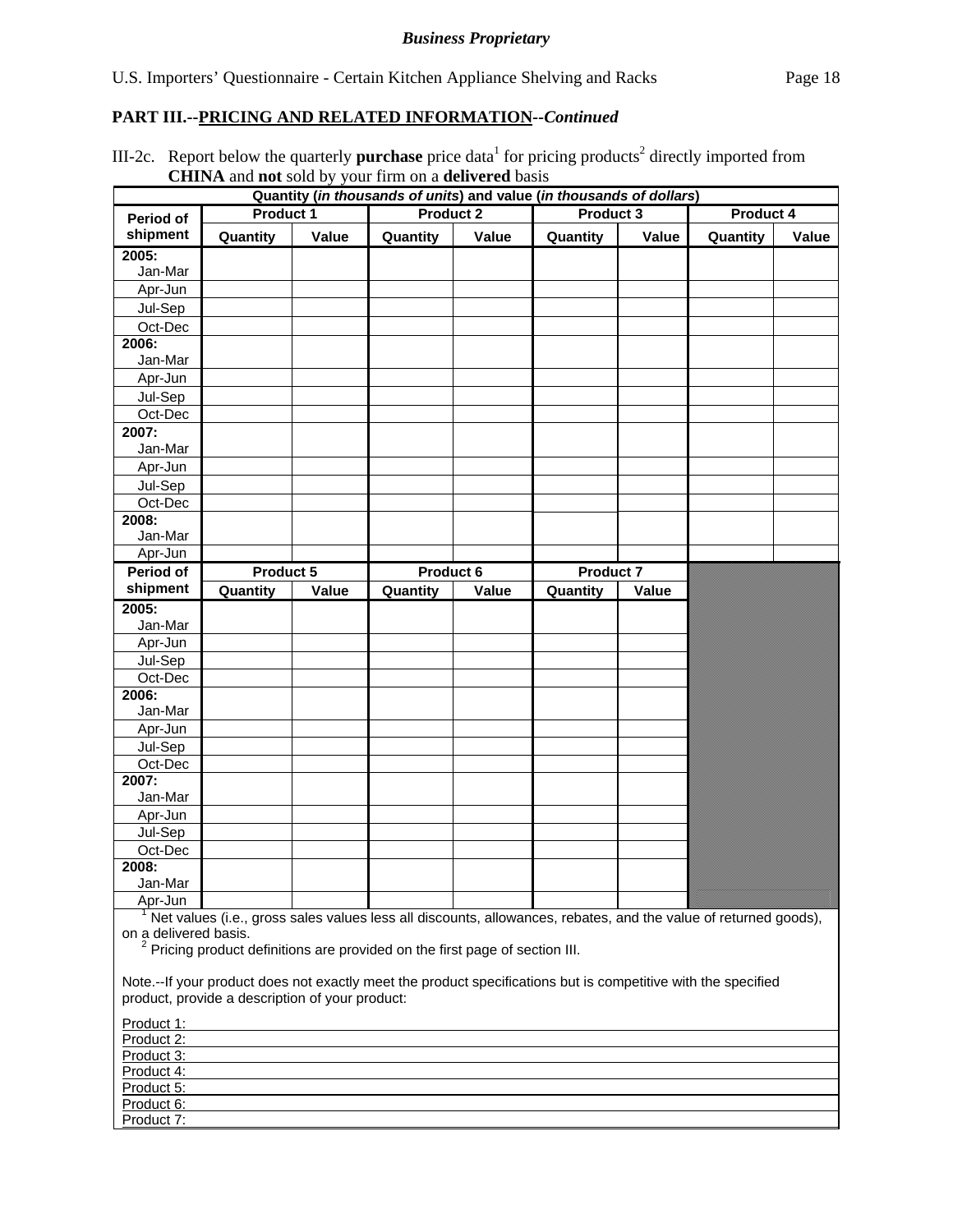III-2d. Report below the quarterly **purchase** price data<sup>1</sup> for your purchases of pricing products<sup>2</sup> of **CHINESE** origin imported through unrelated U.S. importers on a **delivered** basis

| Quantity (in thousands of units) and value (in thousands of dollars) |                                                                                                                 |       |                  |       |                  |       |           |       |
|----------------------------------------------------------------------|-----------------------------------------------------------------------------------------------------------------|-------|------------------|-------|------------------|-------|-----------|-------|
| Period of                                                            | Product 1                                                                                                       |       | <b>Product 2</b> |       | Product 3        |       | Product 4 |       |
| shipment                                                             | Quantity                                                                                                        | Value | Quantity         | Value | Quantity         | Value | Quantity  | Value |
| 2005:                                                                |                                                                                                                 |       |                  |       |                  |       |           |       |
| Jan-Mar                                                              |                                                                                                                 |       |                  |       |                  |       |           |       |
| Apr-Jun                                                              |                                                                                                                 |       |                  |       |                  |       |           |       |
| Jul-Sep                                                              |                                                                                                                 |       |                  |       |                  |       |           |       |
| Oct-Dec                                                              |                                                                                                                 |       |                  |       |                  |       |           |       |
| 2006:                                                                |                                                                                                                 |       |                  |       |                  |       |           |       |
| Jan-Mar                                                              |                                                                                                                 |       |                  |       |                  |       |           |       |
| Apr-Jun                                                              |                                                                                                                 |       |                  |       |                  |       |           |       |
| Jul-Sep                                                              |                                                                                                                 |       |                  |       |                  |       |           |       |
| Oct-Dec                                                              |                                                                                                                 |       |                  |       |                  |       |           |       |
| 2007:                                                                |                                                                                                                 |       |                  |       |                  |       |           |       |
| Jan-Mar                                                              |                                                                                                                 |       |                  |       |                  |       |           |       |
| Apr-Jun                                                              |                                                                                                                 |       |                  |       |                  |       |           |       |
| Jul-Sep                                                              |                                                                                                                 |       |                  |       |                  |       |           |       |
| Oct-Dec                                                              |                                                                                                                 |       |                  |       |                  |       |           |       |
| 2008:                                                                |                                                                                                                 |       |                  |       |                  |       |           |       |
| Jan-Mar                                                              |                                                                                                                 |       |                  |       |                  |       |           |       |
| Apr-Jun                                                              |                                                                                                                 |       |                  |       |                  |       |           |       |
| Period of                                                            | Product 5                                                                                                       |       | Product 6        |       | <b>Product 7</b> |       |           |       |
| shipment                                                             | Quantity                                                                                                        | Value | Quantity         | Value | Quantity         | Value |           |       |
| 2005:                                                                |                                                                                                                 |       |                  |       |                  |       |           |       |
| Jan-Mar                                                              |                                                                                                                 |       |                  |       |                  |       |           |       |
| Apr-Jun                                                              |                                                                                                                 |       |                  |       |                  |       |           |       |
| Jul-Sep                                                              |                                                                                                                 |       |                  |       |                  |       |           |       |
| Oct-Dec                                                              |                                                                                                                 |       |                  |       |                  |       |           |       |
| 2006:                                                                |                                                                                                                 |       |                  |       |                  |       |           |       |
| Jan-Mar                                                              |                                                                                                                 |       |                  |       |                  |       |           |       |
| Apr-Jun                                                              |                                                                                                                 |       |                  |       |                  |       |           |       |
| Jul-Sep                                                              |                                                                                                                 |       |                  |       |                  |       |           |       |
| Oct-Dec<br>2007:                                                     |                                                                                                                 |       |                  |       |                  |       |           |       |
| Jan-Mar                                                              |                                                                                                                 |       |                  |       |                  |       |           |       |
| Apr-Jun                                                              |                                                                                                                 |       |                  |       |                  |       |           |       |
| Jul-Sep                                                              |                                                                                                                 |       |                  |       |                  |       |           |       |
| Oct-Dec                                                              |                                                                                                                 |       |                  |       |                  |       |           |       |
| 2008:                                                                |                                                                                                                 |       |                  |       |                  |       |           |       |
| Jan-Mar                                                              |                                                                                                                 |       |                  |       |                  |       |           |       |
| Apr-Jun                                                              |                                                                                                                 |       |                  |       |                  |       |           |       |
|                                                                      | Net values (i.e., gross sales values less all discounts, allowances, rebates, and the value of returned goods), |       |                  |       |                  |       |           |       |
| on a delivered basis.                                                |                                                                                                                 |       |                  |       |                  |       |           |       |
|                                                                      | <sup>2</sup> Pricing product definitions are provided on the first page of section III.                         |       |                  |       |                  |       |           |       |
|                                                                      |                                                                                                                 |       |                  |       |                  |       |           |       |
|                                                                      | Note.--If your product does not exactly meet the product specifications but is competitive with the specified   |       |                  |       |                  |       |           |       |
|                                                                      | product, provide a description of your product:                                                                 |       |                  |       |                  |       |           |       |
| Product 1:                                                           |                                                                                                                 |       |                  |       |                  |       |           |       |
| Product 2:                                                           |                                                                                                                 |       |                  |       |                  |       |           |       |
| Product 3:                                                           |                                                                                                                 |       |                  |       |                  |       |           |       |

Product 4: Product 5: Product 6: Product 7: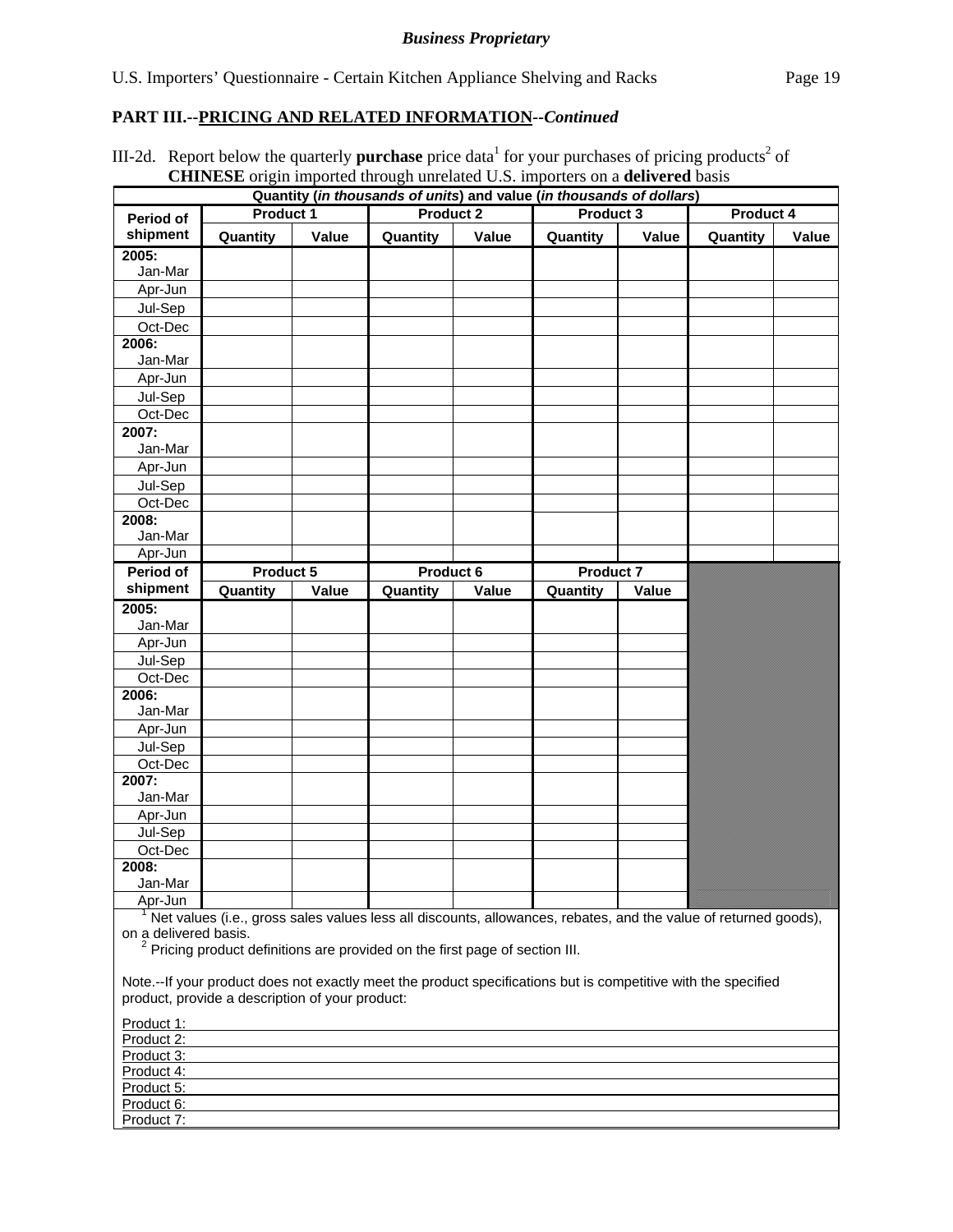Product 4: Product 5: Product 6: Product 7:

III-2e. Report below the quarterly **purchase** price data<sup>1</sup> for your purchases of domestically produced pricing products<sup>2</sup> from **U.S. producers** on a **delivered** basis

| Quantity (in thousands of units) and value (in thousands of dollars)                                          |                                                                                                                 |       |                  |       |                  |       |           |       |
|---------------------------------------------------------------------------------------------------------------|-----------------------------------------------------------------------------------------------------------------|-------|------------------|-------|------------------|-------|-----------|-------|
| Period of                                                                                                     | Product 1                                                                                                       |       | <b>Product 2</b> |       | Product 3        |       | Product 4 |       |
| shipment                                                                                                      | Quantity                                                                                                        | Value | Quantity         | Value | Quantity         | Value | Quantity  | Value |
| 2005:                                                                                                         |                                                                                                                 |       |                  |       |                  |       |           |       |
| Jan-Mar                                                                                                       |                                                                                                                 |       |                  |       |                  |       |           |       |
| Apr-Jun                                                                                                       |                                                                                                                 |       |                  |       |                  |       |           |       |
| Jul-Sep                                                                                                       |                                                                                                                 |       |                  |       |                  |       |           |       |
| Oct-Dec                                                                                                       |                                                                                                                 |       |                  |       |                  |       |           |       |
| 2006:                                                                                                         |                                                                                                                 |       |                  |       |                  |       |           |       |
| Jan-Mar                                                                                                       |                                                                                                                 |       |                  |       |                  |       |           |       |
| Apr-Jun                                                                                                       |                                                                                                                 |       |                  |       |                  |       |           |       |
| Jul-Sep                                                                                                       |                                                                                                                 |       |                  |       |                  |       |           |       |
| Oct-Dec                                                                                                       |                                                                                                                 |       |                  |       |                  |       |           |       |
| 2007:                                                                                                         |                                                                                                                 |       |                  |       |                  |       |           |       |
| Jan-Mar                                                                                                       |                                                                                                                 |       |                  |       |                  |       |           |       |
| Apr-Jun                                                                                                       |                                                                                                                 |       |                  |       |                  |       |           |       |
| Jul-Sep                                                                                                       |                                                                                                                 |       |                  |       |                  |       |           |       |
| Oct-Dec                                                                                                       |                                                                                                                 |       |                  |       |                  |       |           |       |
| 2008:                                                                                                         |                                                                                                                 |       |                  |       |                  |       |           |       |
| Jan-Mar                                                                                                       |                                                                                                                 |       |                  |       |                  |       |           |       |
| Apr-Jun                                                                                                       |                                                                                                                 |       |                  |       |                  |       |           |       |
| Period of                                                                                                     | Product 5                                                                                                       |       | Product 6        |       | <b>Product 7</b> |       |           |       |
| shipment                                                                                                      | Quantity                                                                                                        | Value | Quantity         | Value | Quantity         | Value |           |       |
| 2005:                                                                                                         |                                                                                                                 |       |                  |       |                  |       |           |       |
| Jan-Mar                                                                                                       |                                                                                                                 |       |                  |       |                  |       |           |       |
| Apr-Jun                                                                                                       |                                                                                                                 |       |                  |       |                  |       |           |       |
| Jul-Sep                                                                                                       |                                                                                                                 |       |                  |       |                  |       |           |       |
| Oct-Dec                                                                                                       |                                                                                                                 |       |                  |       |                  |       |           |       |
| 2006:                                                                                                         |                                                                                                                 |       |                  |       |                  |       |           |       |
| Jan-Mar                                                                                                       |                                                                                                                 |       |                  |       |                  |       |           |       |
| Apr-Jun                                                                                                       |                                                                                                                 |       |                  |       |                  |       |           |       |
| Jul-Sep                                                                                                       |                                                                                                                 |       |                  |       |                  |       |           |       |
| Oct-Dec                                                                                                       |                                                                                                                 |       |                  |       |                  |       |           |       |
| 2007:                                                                                                         |                                                                                                                 |       |                  |       |                  |       |           |       |
| Jan-Mar                                                                                                       |                                                                                                                 |       |                  |       |                  |       |           |       |
| Apr-Jun                                                                                                       |                                                                                                                 |       |                  |       |                  |       |           |       |
| Jul-Sep                                                                                                       |                                                                                                                 |       |                  |       |                  |       |           |       |
| Oct-Dec<br>2008:                                                                                              |                                                                                                                 |       |                  |       |                  |       |           |       |
| Jan-Mar                                                                                                       |                                                                                                                 |       |                  |       |                  |       |           |       |
| Apr-Jun                                                                                                       |                                                                                                                 |       |                  |       |                  |       |           |       |
|                                                                                                               | Net values (i.e., gross sales values less all discounts, allowances, rebates, and the value of returned goods), |       |                  |       |                  |       |           |       |
| on a delivered basis.                                                                                         |                                                                                                                 |       |                  |       |                  |       |           |       |
|                                                                                                               |                                                                                                                 |       |                  |       |                  |       |           |       |
|                                                                                                               | <sup>2</sup> Pricing product definitions are provided on the first page of section III.                         |       |                  |       |                  |       |           |       |
| Note.--If your product does not exactly meet the product specifications but is competitive with the specified |                                                                                                                 |       |                  |       |                  |       |           |       |
|                                                                                                               | product, provide a description of your product:                                                                 |       |                  |       |                  |       |           |       |
| Product 1:                                                                                                    |                                                                                                                 |       |                  |       |                  |       |           |       |
| Product 2:                                                                                                    |                                                                                                                 |       |                  |       |                  |       |           |       |
| Product 3:                                                                                                    |                                                                                                                 |       |                  |       |                  |       |           |       |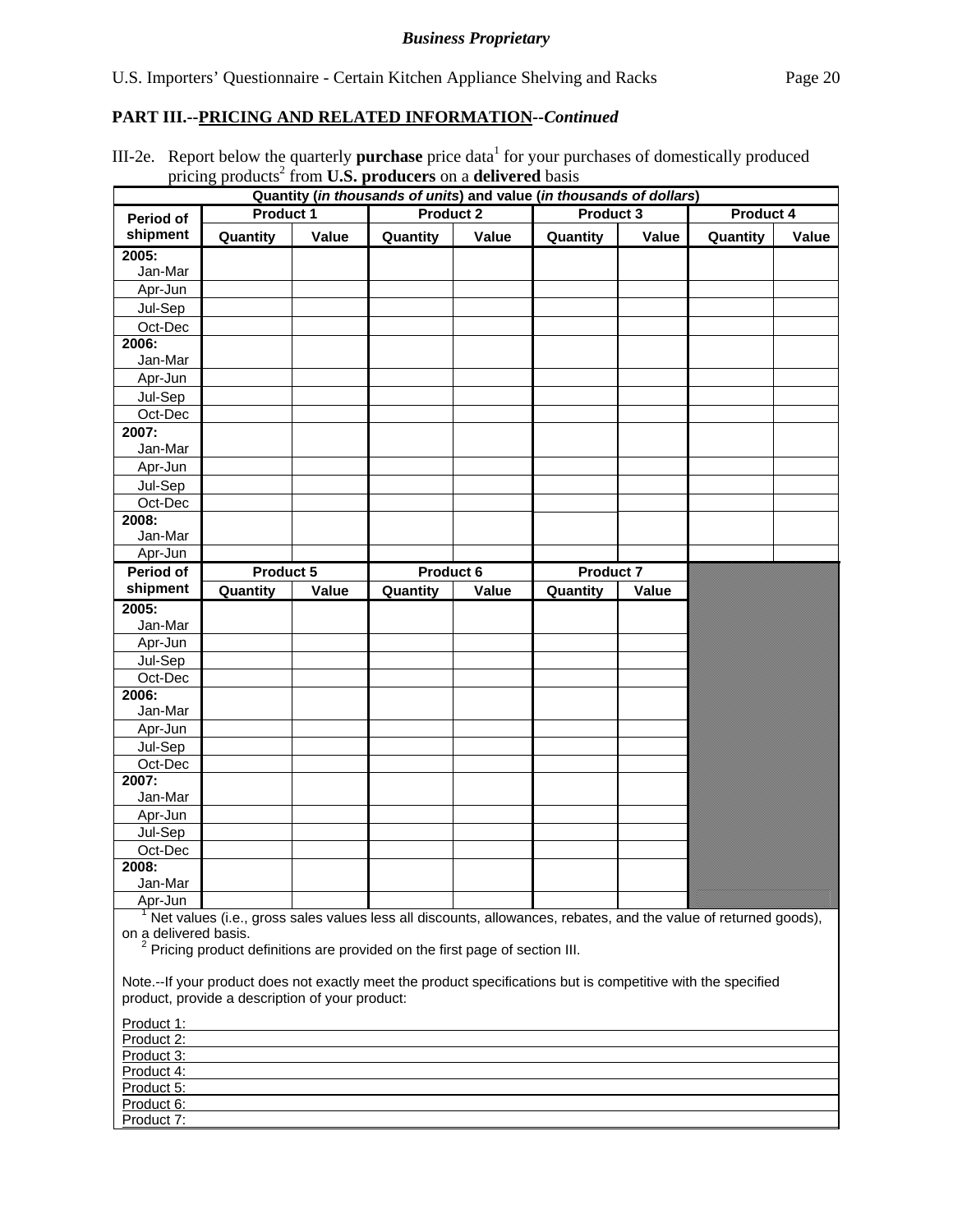## **PART III.--PRICING AND RELATED INFORMATION***--Continued*

 $\overline{a}$ 

 $\overline{a}$ 

 $\overline{a}$ 

 $\overline{a}$ 

 $\overline{a}$ 

 $\overline{a}$ 

# **If your answers differ according to the type of shelving and racks, please indicate so in your response.**

III-3. Please describe how your firm determines the prices that it charges for sales of certain kitchen appliance shelving and racks (transaction by transaction negotiation, contracts for multiple shipments, set price lists, etc.). If your firm issues price lists, please include a copy of a recent price list with your submission. If your price list is large, please submit sample pages.

III-4. Please describe your firm's discount policy (quantity discounts, annual total volume discounts, *etc.*).

- III-5. What are your firm's typical sales terms for certain kitchen appliance shelving and racks imported from China (e.g., 2/10 net 30 days)? . On what basis are your prices of such product usually quoted (e.g., f.o.b. warehouse, or delivered)?
- III-6. Approximately what share of your firm's sales of its certain kitchen appliance shelving and racks imported from China in 2007 were on a (1) long-term contract basis (multiple deliveries for more than 12 months), (2) short-term contract basis (multiple deliveries up to 12 months), and (3) spot sales basis (for a single delivery)?

|        |     | Type of sale                                           | Share of sales (percent)                                                                         |
|--------|-----|--------------------------------------------------------|--------------------------------------------------------------------------------------------------|
|        |     | Long-term contracts                                    |                                                                                                  |
|        |     | Short-term contracts                                   |                                                                                                  |
|        |     | Spot sales                                             |                                                                                                  |
| III-7. |     | provisions of a typical long-term contract.            | If you sell on a long-term contract basis, please answer the following questions with respect to |
|        | (a) | What is the average duration of a contract?            |                                                                                                  |
|        | (b) | Can prices be renegotiated during the contract period? |                                                                                                  |
|        | (c) | Does the contract fix quantity, price, or both?        |                                                                                                  |
|        | (d) | Does the contract have a meet or release provision?    |                                                                                                  |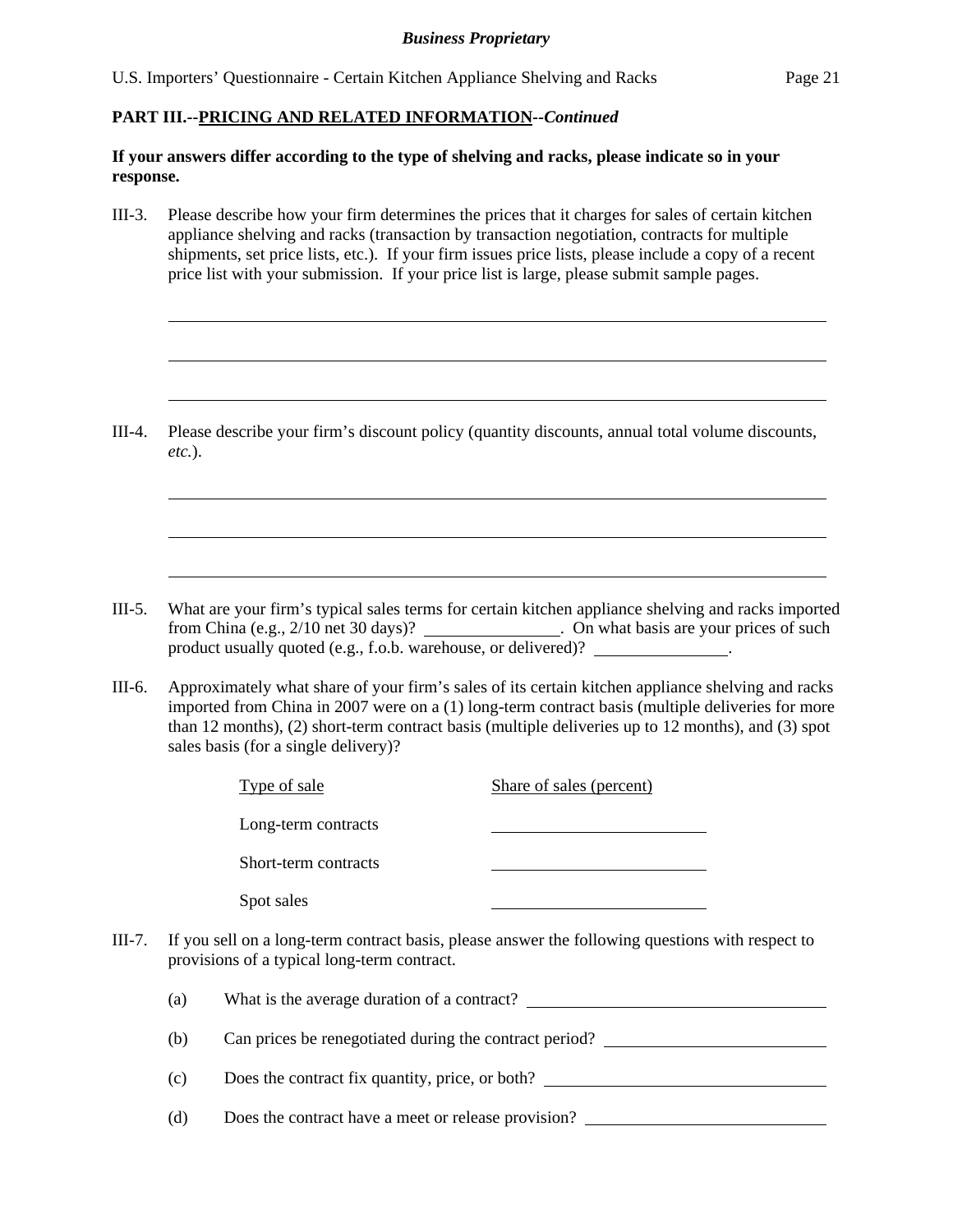#### **PART III.--PRICING AND RELATED INFORMATION***--Continued*

| $III-8.$ |     | provisions of a typical short-term contract.           |                                                 | If you sell on a short-term contract basis, please answer the following questions with respect to |  |
|----------|-----|--------------------------------------------------------|-------------------------------------------------|---------------------------------------------------------------------------------------------------|--|
|          | (a) |                                                        |                                                 |                                                                                                   |  |
|          | (b) |                                                        |                                                 | Can prices be renegotiated during the contract period?                                            |  |
|          | (c) |                                                        | Does the contract fix quantity, price, or both? |                                                                                                   |  |
|          | (d) | Does the contract have a meet or release provision?    |                                                 |                                                                                                   |  |
| III-9.   |     | sales of certain kitchen appliance shelving and racks? |                                                 | What is the average lead time between a customer's order and the date of delivery for your firm's |  |
|          |     | Source                                                 | Share of sales,<br>2007                         | Lead time                                                                                         |  |
|          |     | From inventory                                         |                                                 |                                                                                                   |  |

| Produced to order |
|-------------------|
|-------------------|

# **Total 100 %**

III-10. (a) What is the approximate percentage of the total delivered cost of certain kitchen appliance shelving and racks that is accounted for by U.S. inland transportation costs? **Percent.** 

- (b) Who generally arranges the transportation to your customers' locations? (check one)  $\Box$ Your firm  $\Box$  or purchaser
- (c) What proportion of your sales occur within 100 miles of your storage or production facility? percent. Within 101 to 1,000 miles? percent. Over 1,000 miles? percent.
- III-11. What is the geographic market area in the United States served by your firm's certain kitchen appliance shelving and racks? (check all that apply)

| Northeast | $\Box$ Mid-Atlantic        | Midwest | Southeast |
|-----------|----------------------------|---------|-----------|
| Southwest | Rocky Mountains West Coast |         | Northwest |
| National  | $\Box$ Other (describe:    |         |           |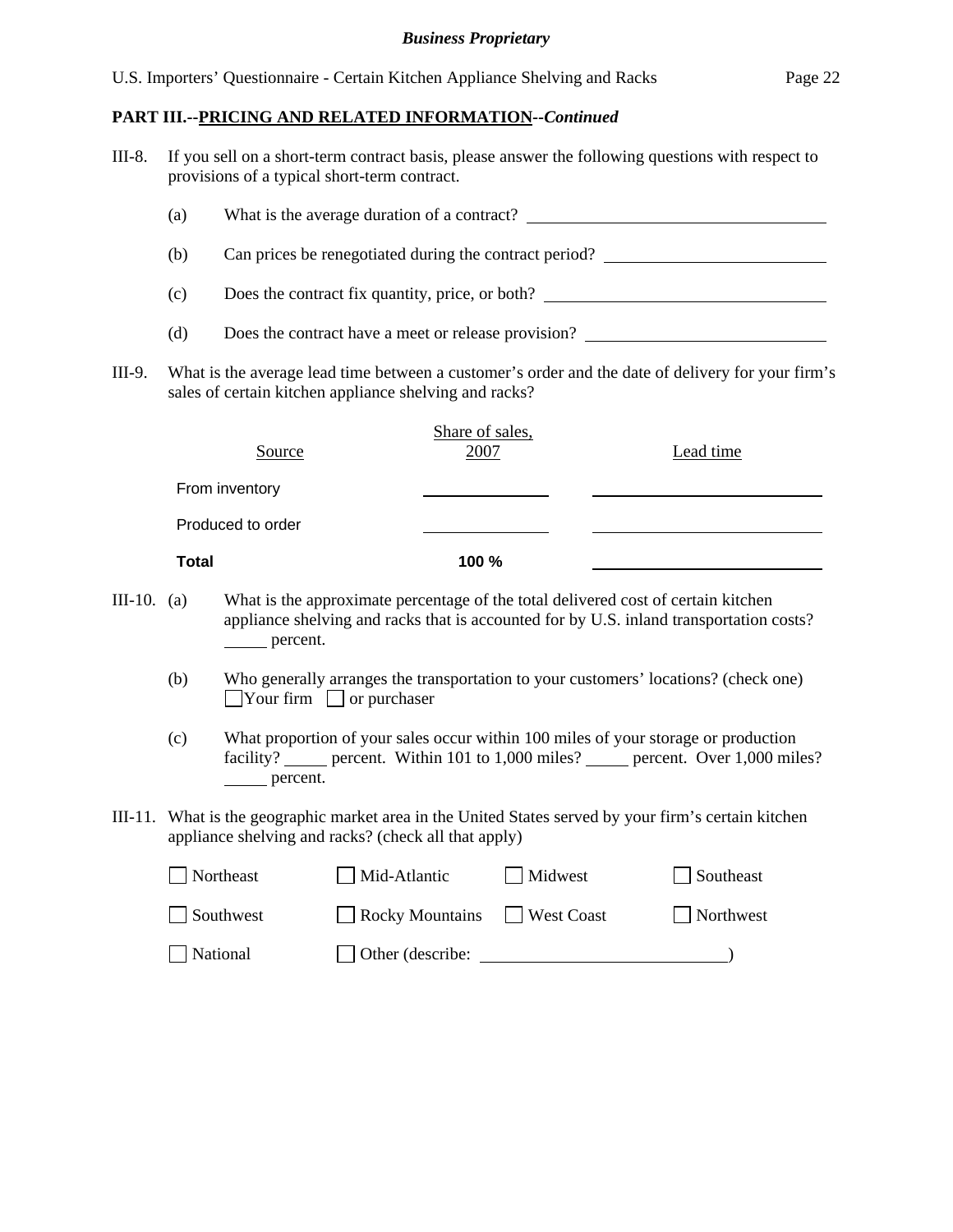$\overline{a}$ 

|               |         | III-12. Describe the end uses of the certain kitchen appliance shelving and racks that you import from<br>China. For each end-use product, what percentage of the total cost is accounted for by certain<br>kitchen appliance shelving and racks?                |
|---------------|---------|------------------------------------------------------------------------------------------------------------------------------------------------------------------------------------------------------------------------------------------------------------------|
|               | End use | Share of total cost (percent)                                                                                                                                                                                                                                    |
| III-13. $(a)$ |         | Can other products be substituted for certain kitchen appliance shelving and racks?<br>$\Box$ No<br>□ Yes--Please list these substitute products in order of importance.<br>(i)<br><u> 1989 - Johann Barbara, martxa eta idazlea (h. 1989).</u><br>(ii)<br>(iii) |
|               | (b)     | For each possible substitute product, please give examples of applications and end uses<br>for which they are substitutes.                                                                                                                                       |
|               | (c)     | Have changes in the prices of these products affected the price for certain kitchen<br>appliance shelving and racks?                                                                                                                                             |

| $\vert$   No | Yes--To what degree do changes in their prices affect the price for<br>certain kitchen appliance shelving and racks? Does this effect have a<br>time lag? If so, how long is the time lag for each substitute product?<br>Does this vary by type of certain kitchen appliance shelving and racks or<br>final end use? |
|--------------|-----------------------------------------------------------------------------------------------------------------------------------------------------------------------------------------------------------------------------------------------------------------------------------------------------------------------|
|              |                                                                                                                                                                                                                                                                                                                       |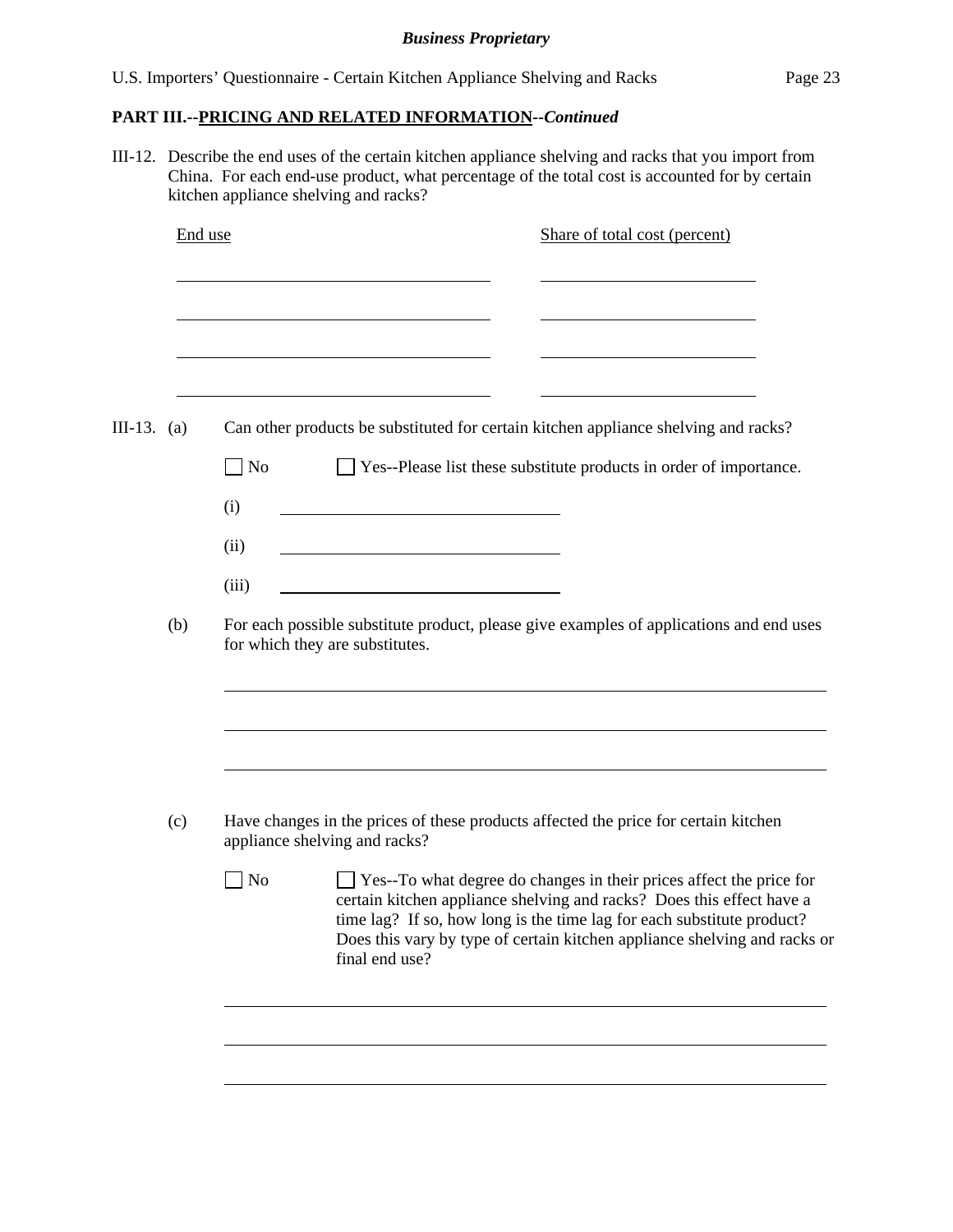# **PART III.--PRICING AND RELATED INFORMATION***--Continued*

|         | III-14. How has the demand within the United States (and outside the United States if known) for certain<br>kitchen appliance shelving and racks changed since January 1, 2005? What principal factors<br>affect changes in demand? |                        |                                                                                                                                                            |  |  |  |  |
|---------|-------------------------------------------------------------------------------------------------------------------------------------------------------------------------------------------------------------------------------------|------------------------|------------------------------------------------------------------------------------------------------------------------------------------------------------|--|--|--|--|
|         | Increase                                                                                                                                                                                                                            | No Change              | Decrease                                                                                                                                                   |  |  |  |  |
|         |                                                                                                                                                                                                                                     |                        |                                                                                                                                                            |  |  |  |  |
|         |                                                                                                                                                                                                                                     |                        |                                                                                                                                                            |  |  |  |  |
| III-15. | Have there been any significant changes in the product range or marketing of certain kitchen<br>appliance shelving and racks since January 1, 2005?                                                                                 |                        |                                                                                                                                                            |  |  |  |  |
|         | $\overline{\phantom{1}}$ No                                                                                                                                                                                                         | Yes-- Please describe. |                                                                                                                                                            |  |  |  |  |
|         |                                                                                                                                                                                                                                     |                        |                                                                                                                                                            |  |  |  |  |
|         |                                                                                                                                                                                                                                     |                        |                                                                                                                                                            |  |  |  |  |
|         |                                                                                                                                                                                                                                     |                        | III-16. Does your firm sell certain kitchen appliance shelving and racks over the internet?                                                                |  |  |  |  |
|         | $\log$                                                                                                                                                                                                                              | by internet sales.     | Yes-- Please describe, noting the estimated percentage of your firm's total<br>sales of certain kitchen appliance shelving and racks in 2007 accounted for |  |  |  |  |
|         |                                                                                                                                                                                                                                     |                        |                                                                                                                                                            |  |  |  |  |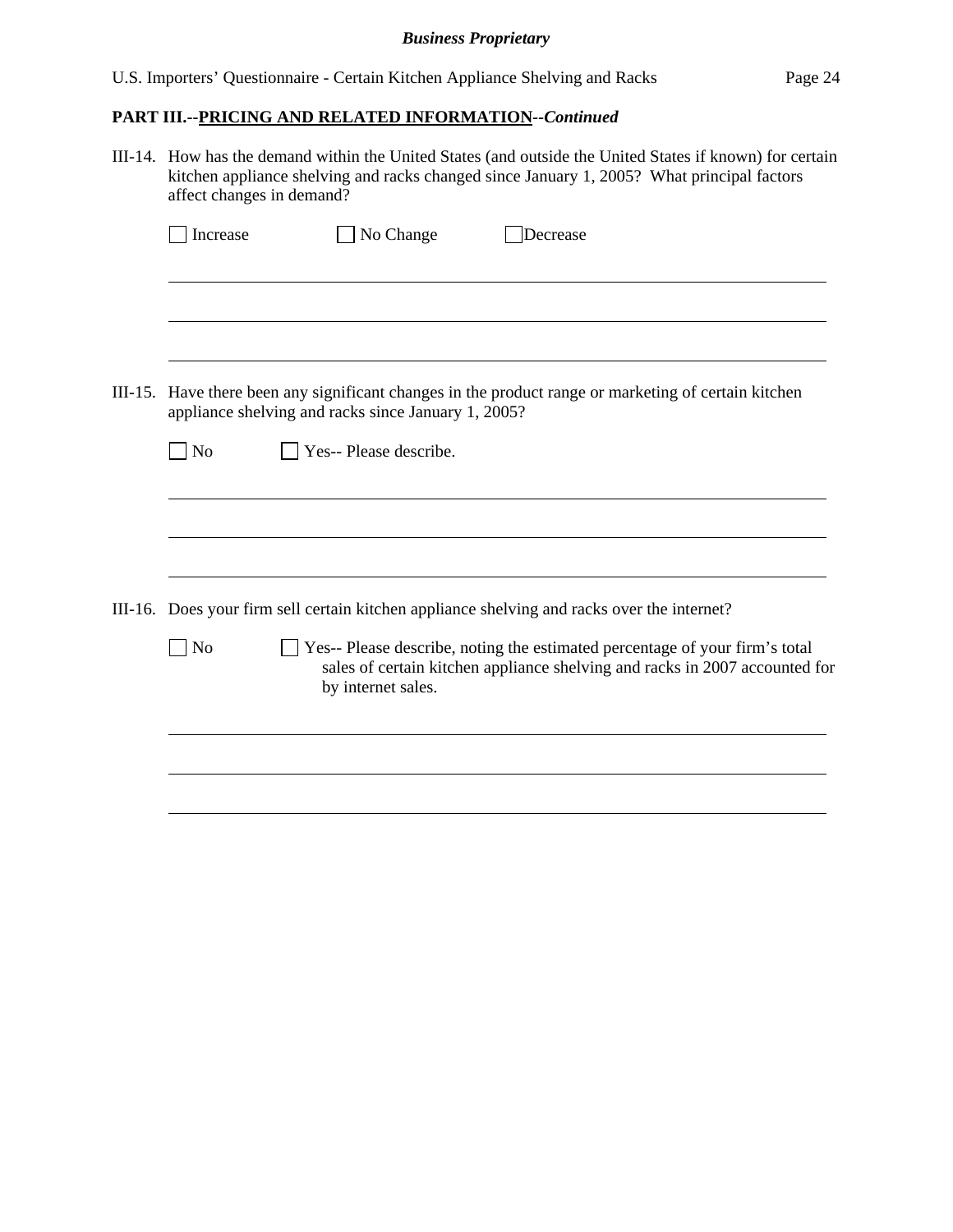III-17. Are certain kitchen appliance shelving and racks produced in the United States and in other countries interchangeable (*i.e.*, can they physically be used in the same applications)? Please indicate below, using "A" to indicate that the products from a specified country-pair are always interchangeable, "F" to indicate that the products are frequently interchangeable, "S" to indicate that the products are sometimes interchangeable, "N" to indicate that the products are never interchangeable, and "0" to indicate no familiarity with products from a specified country-pair.<sup>1</sup>

| <b>Country-pair</b>  | <b>United States</b> | China                                                                                                                                                                                                           | Other countries |
|----------------------|----------------------|-----------------------------------------------------------------------------------------------------------------------------------------------------------------------------------------------------------------|-----------------|
| <b>United States</b> |                      |                                                                                                                                                                                                                 |                 |
| China                |                      |                                                                                                                                                                                                                 |                 |
|                      |                      | <sup>1</sup> For any country-pair producing certain kitchen appliance shelving and racks which is sometimes or<br>never interchangeable, please explain the factors that limit or preclude interchangeable use: |                 |
|                      |                      |                                                                                                                                                                                                                 |                 |
|                      |                      |                                                                                                                                                                                                                 |                 |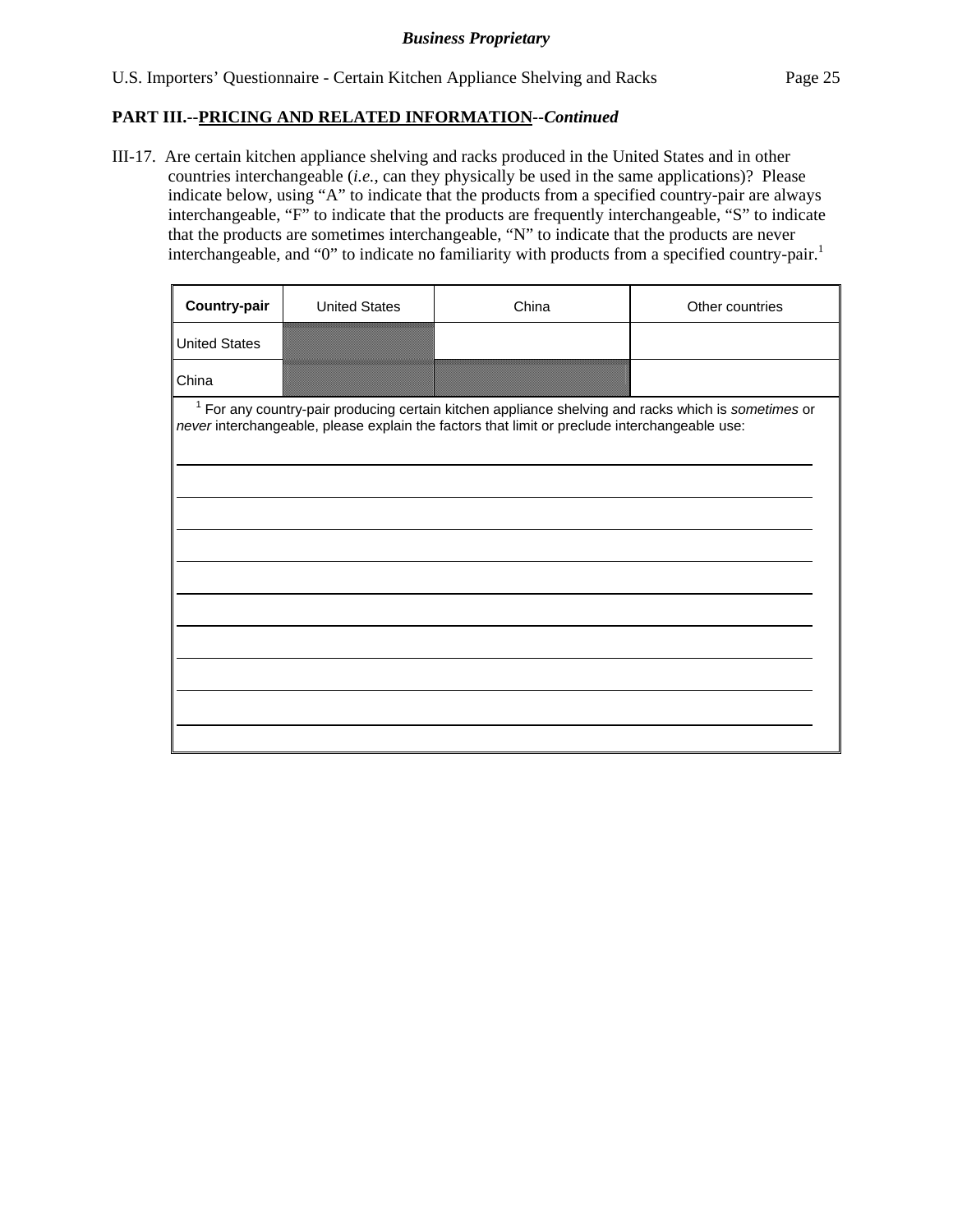III-18. Are differences other than price (*i.e.*, quality, availability, transportation network, product range, technical support, *etc.*) between certain kitchen appliance shelving and racks produced in the United States and in other countries a significant factor in your firm's sales of the products? Please indicate below, using "A" to indicate that such differences are always significant, "F" to indicate that such differences are frequently significant, "S" to indicate that such differences are sometimes significant, "N" to indicate that such differences are never significant, and "0" to indicate no familiarity with products from a specified country-pair.<sup>1</sup>

| <b>United States</b>                                                                                                                                                                                                                                                                          | China | Other countries |  |  |  |
|-----------------------------------------------------------------------------------------------------------------------------------------------------------------------------------------------------------------------------------------------------------------------------------------------|-------|-----------------|--|--|--|
|                                                                                                                                                                                                                                                                                               |       |                 |  |  |  |
|                                                                                                                                                                                                                                                                                               |       |                 |  |  |  |
| China<br>$1$ For any country-pair for which factors other than price always or frequently are a significant factor in<br>your firm's sales of certain kitchen appliance shelving and racks, identify the country-pair and report the<br>advantages or disadvantages imparted by such factors: |       |                 |  |  |  |
|                                                                                                                                                                                                                                                                                               |       |                 |  |  |  |
|                                                                                                                                                                                                                                                                                               |       |                 |  |  |  |